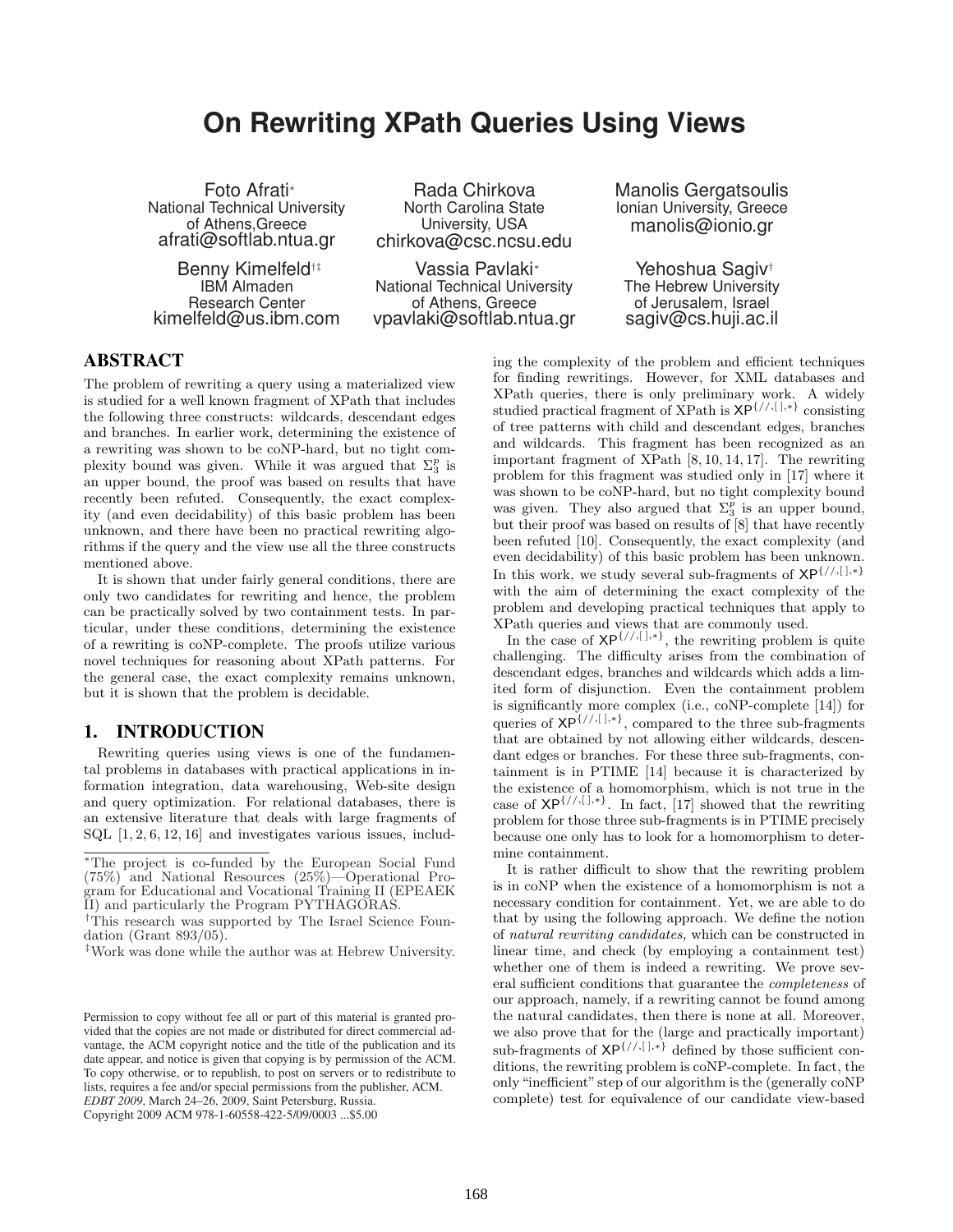rewriting to the input query. These results are presented in Section 4.

The second type of our results is aimed at simplifying the given instance of the rewriting problem by transforming it into a new one that could be solved by means of the above sufficient conditions (or other methods, e.g., those of [17]). These techniques are presented in Section 5. We actually show how to get new sufficient conditions (for completeness) by combining these techniques with the results of Section 4.

The importance of our results is twofold. First, we significantly enlarge the sub-fragments of XP{//,[ ],∗} for which the rewriting problem can be solved in practice (our algorithms involve only a few containment tests, which might take exponential time but only in the size of the query and the view definition). Second, we develop new proof techniques for analyzing and reasoning about queries of the fragment XP{//,[ ],∗} .

The lack of theoretical foundations on rewriting XPath queries using views is evident in related works (like [3, 5, 13, 18]) that use incomplete algorithms (e.g., XPath matching) for answering XPath queries using cached views. The problem of finding maximally contained (instead of equivalent) rewritings, either in the absence or presence of a schema, is studied in [11] for the fragment  $\mathsf{XP}^{\{/}/,[]}\}$  (i.e., without wildcards). Query answering using views has been studied extensively for the class of regular path queries [4, 9] and in semistructured databases [15]. In [7], the problem of query reformulation for XML publishing is stated and solved in a general setting that allows both XML and relational storage for the data. In [10] the notions of redundancy and minimization are explored for the same fragment of XPath we study in this work. However, unlike the case of conjunctive queries, results on rewriting XPath queries are not easily derived from what is known about minimization of those queries.

# 2. FORMAL SETTING

#### 2.1 XML Trees and Patterns

A *rooted* tree  $t$  is a directed graph with a designated node, denoted by  $root(t)$ , such that every other node of t is reachable from  $root(t)$  through a unique directed path. In a labeled tree, every node  $n$  has a *label* which is denoted by label(n). We use  $\mathcal{N}(t)$  and  $\mathcal{E}(t)$  to denote the set of nodes and edges respectively, of a tree t.

Consider a tree t and an edge  $(n_1, n_2) \in \mathcal{E}(T)$ . Node  $n_1$ is the parent of  $n_2$ , while  $n_2$  is a *child* of  $n_1$ . A node  $n_1$ is an ancestor of  $n_2$  (and  $n_2$  is a descendant of  $n_1$ ) if t has a directed path from  $n_1$  to  $n_2$ . The node  $n_1$  is a proper ancestor of  $n_2$  (and  $n_2$  is a proper descendant of  $n_1$ ) if, in addition,  $n_1 \neq n_2$ . Given a node n of t, we use  $t_{\Delta}^n$  to denote the subtree of  $t$  that is rooted at  $n$ . The subtree of  $t$  that comprises the node  $n$ , one child  $m$  of  $n$  (including the edge connecting n to m) and the subtree  $t_{\Delta}^{m}$  is called a *branch* of  $n$  in  $t$ . Observe that the number of branches of a node  $n$  is the number of children of n.

We consider two types of rooted, labeled trees that represent XML documents and queries, respectively. A document is called an XML tree (or tree for short) and its labels come from an infinite set  $\Sigma$ . We use  $T_{\Sigma}$  to denote the set of all the trees with labels from  $\Sigma$ . XPath queries are called patterns and they are different from XML trees in three aspects. First, the labels of a pattern come from the set  $\Sigma \cup \{*\},$  where  $*$  is the "wildcard" symbol  $(* \notin \Sigma)$ . Second, a pattern P has two types of edges:  $\mathcal{E}_1(P)$  is the set of *child edges* and  $\mathcal{E}_{\ell}(P)$  is the set of *descendant edges*. Third, a pattern P has an *output* node that is denoted by  $out(P)$ . We define the special *empty pattern* and denote it by  $\Upsilon$ .

As an example, Figure 1 depicts four patterns. Nodes are denoted as circles with labels inside them. Child edges and descendant edges are depicted by single and double lines, respectively. Note that the direction of edges is not explicitly shown, but is assumed to be from top to bottom. Output nodes are denoted by thicker circles.

Patterns represent the fragment  $XP^{f//,[],*}$  of XPath that was investigated in [8, 10, 14, 17] and is described by the grammar

$$
q \Longrightarrow q/q \mid q // q \mid q[q] \mid l \mid *
$$

where l is a label in  $\Sigma$ . Next, we consider the result of applying a pattern to a tree.

DEFINITION 2.1 (EMBEDDINGS / WEAK EMBEDDINGS). An embedding from a (nonempty) pattern  $P$  to a tree t is a mapping  $e: \mathcal{N}(P) \to \mathcal{N}(t)$  with the following properties.

- Root preserving.  $e(root(P)) = root(t)$ .
- Label preserving. For all nodes  $n \in \mathcal{N}(P)$ , either  $label(n) = * or label(n) = label(e(n)).$
- Child preserving. For all edges  $(n_1, n_2) \in \mathcal{E}_f(P)$ , node  $e(n_2)$  of t is a child of node  $e(n_1)$ .
- Descendant preserving. For all edges  $(n_1, n_2) \in \mathcal{E}_{\mathcal{N}}(P)$ , node  $e(n_2)$  is a proper descendant of node  $e(n_1)$ .

If e is not root preserving, but satisfies the other three properties, then it is called a weak embedding.

Given an embedding  $e : \mathcal{N}(P) \to \mathcal{N}(t)$ , we usually denote by *o* the image of the output node, i.e.,  $o = e(out(P))$ . The embedding *e* produces the tree  $t^o_\Delta$ , that is, the subtree of t that is rooted at  $o$ . We denote by  $P(t)$  the *result* of applying the pattern  $P$  to the tree  $t$ . It is naturally defined as the set of subtrees produced by all embeddings from  $P$  to t. Similarly,  $P^{w}(t)$  is the set of all subtrees  $t^{\circ}_{\Delta}$ , such that there is a weak embedding e of P in t with  $o = e(out(P))$ . The result of applying the empty pattern  $\Upsilon$  to any tree (under either the regular or weak semantics) is the empty set. The pattern  $P$  can also be applied to a set of trees  $T$ and the result, denoted by  $P(T)$  (resp.,  $P^{w}(T)$ ) is  $\cup_{t \in T} P(t)$  $(\text{resp., }\cup_{t\in\mathcal{T}}P^w(t)).$ 

If there is an embedding from a pattern  $P$  to a tree  $t$ , then t is a model of P. It is often useful to consider canonical models [14] rather than general ones. Next, we define this type of models. We denote by  $\perp$  a special label of  $\Sigma$ . Throughout the paper, we assume that the patterns at hand do not include ⊥ as a node label. A canonical model for a pattern  $P$  is any tree t that is obtained from  $P$  by the following two steps. (1) Each occurrence of the label ∗ is replaced with  $\perp$ , (2) Each descendant edge is replaced by a path of one or more edges, where all the internal nodes are labeled with  $\bot$ . We use  $Mod(P)$  and  $CMod(P)$  to denote the set of all models and all canonical models of P, respectively.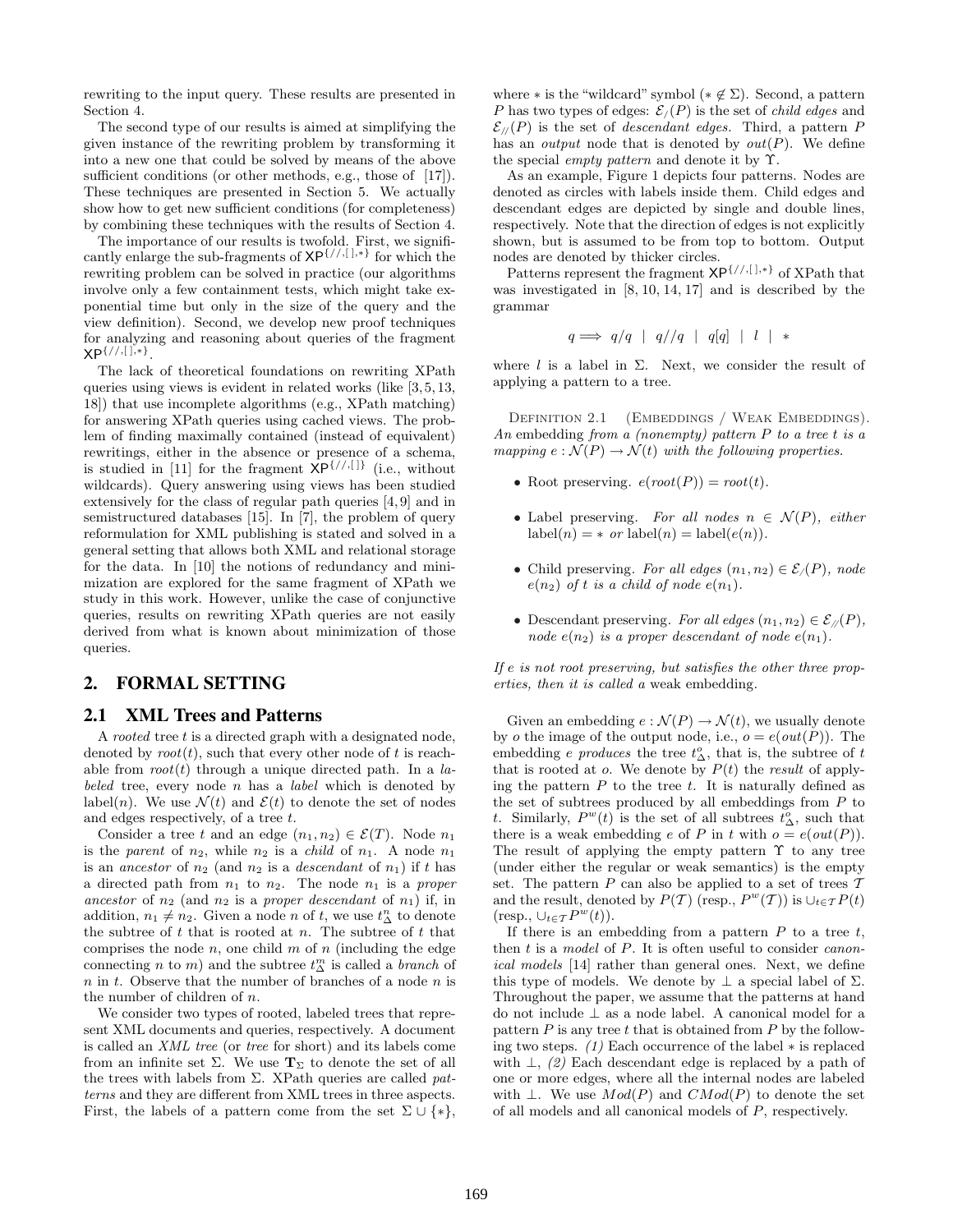# 2.2 Containment and Equivalence

Containment and equivalence are defined as usual.

DEFINITION 2.2 (CONTAINMENT/EQUIVALENCE). A pattern  $P_1$  is contained in a pattern  $P_2$ , denoted by  $P_1 \sqsubseteq P_2$ , if  $P_1(t) \subseteq P_2(t)$  for all trees  $t \in \mathbf{T}_{\Sigma}$ . The patterns  $P_1$  and  $P_2$ are equivalent, denoted by  $P_1 \equiv P_2$ , if  $P_1 \sqsubseteq P_2$  and  $P_2 \sqsubseteq P_1$ , that is,  $P_1(t) = P_2(t)$  for all trees  $t \in \mathbf{T}_{\Sigma}$ .

Recall that an embedding is root preserving. Relaxing this condition leads to the following definition.

DEFINITION 2.3 (WEAK CONTAINMENT/EQUIVALENCE). A pattern  $P_1$  is weakly contained in a pattern  $P_2$ , denoted by  $P_1 \sqsubseteq^w P_2$ , if  $P_1^w(t) \subseteq P_2^w(t)$  for all  $t \in \mathbf{T}_{\Sigma}$ . The patterns  $P_1$  and  $P_2$  are weakly equivalent, denoted by  $P_1 \equiv^w P_2$ , if  $P_1 \sqsubseteq^w P_2$  and  $P_2 \sqsubseteq^w P_1$ , that is,  $P_1^w(t) = P_2^w(t)$  for all  $t \in \mathbf{T}_{\Sigma}.$ 

Containment of  $P_1$  in  $P_2$  means that if a subtree  $t^o_\Delta$  of  $t$ is produced by some embedding of  $P_1$  in t, then  $t^o_\Delta$  is also produced by an embedding of  $P_2$  in t. In contrast, weak containment allows  $t^o_\Delta$  to be produced by a weak embedding of  $P_2$  in t. Thus, containment implies weak containment, but the converse is not necessarily true. Moreover, if  $P_1$ and  $P_2$  are equivalent, then they are also weakly equivalent. However, the opposite direction does not always hold.

In [14], it is shown that, in order to test containment (and equivalence) of patterns, it is enough to consider the canonical models. Formally, for all patterns  $P_1$  and  $P_2$  it holds that  $P_1 \nightharpoonup P_2$  if and only if  $CMod(P_1) \nightharpoonup Mod(P_2)$ . A similar test can be used for weak containment [10].

## 2.3 Pattern Composition

The greatest lower bound of two labels  $l_1$  and  $l_2$ , denoted by  $glb(l_1, l_2)$ , is defined as follows. If  $l \in \Sigma \cup \{*\}$ , then  $glb(l, l) = glb(l, *) = glb(*, l) = l.$  If  $l_1, l_2 \in \Sigma$  and  $l_1 \neq l_2$ , then  $glb(l_1, l_2) = \Diamond$  (where  $\Diamond \notin \Sigma$ ).

The *composition* of a pattern  $R$  with a pattern  $V$ , denoted by  $R \circ V$ , is obtained as follows. Let  $l_R^r$  be the label of the root of R and let  $l_V^o$  be the label of the output node of V. If  $glb(l_R^r, l_V^o) = \diamond$ , then  $R \circ V = \Upsilon$  (the empty pattern). Otherwise,  $R \circ V$  is obtained by merging the output node of V with the root of R and assigning the label  $glb(l_R^r, l_V^o)$ to the merged node. Note that the children of the merged node are all those of  $out(V)$  and  $root(R)$ . The pattern  $R \circ V$ has the same root as V and the same output node as R. As a special case, if  $root(R) = out(R)$ , then the merged node is the output node of  $R \circ V$ .

As an example, Figure 1 shows three patterns: R, V and their composition  $R \circ V$ . Note that the merged node of  $R \circ V$ is marked as m and its label is ∗, since both the output node of V and the root of R are labeled with ∗. Had one of these two nodes been labeled with  $l \in \Sigma$  and the other with either ∗ or l, then l would have been the label of m.

In [17], it is shown that applying  $R \circ V$  to a tree is the same as first applying  $V$  and then applying  $R$ .

PROPOSITION 2.4. [17]  $R \circ V(t) = R(V(t))$  holds for all trees  $t \in \mathbf{T}_{\Sigma}$ .

Based on Proposition 2.4, the problem of rewriting a query using a view is defined in the next section.



Figure 1: A rewriting example

# 2.4 Rewriting Queries using Views

A materialized view is the result of precomputing a pattern  $V$ ; namely,  $V$  has already been applied to a tree  $t$  and the result  $V(t)$  is available. When a new pattern P is posed as a query over  $t$ , we may want to use the materialized view instead of applying  $P$  directly to  $t$ . Therefore, we need to find a pattern  $R$ , such that applying  $R$  to  $V(t)$  produces the same result as applying P to t, that is,  $R(V(t)) = P(t)$ . Furthermore, this equality should hold for all  $t \in \mathbf{T}_{\Sigma}$ .

By Proposition 2.4, the problem can be reformulated as follows. We say that  $R$  is an *equivalent rewriting* (or just *rewriting*) of P using V if  $R \circ V \equiv P$ . As an example, consider the patterns  $V, P$  and  $R$  of Figure 1. It can be shown that the composition  $R \circ V$  is equivalent to P. Thus, R is a rewriting of  $P$  using  $V$ . The *rewriting-existence problem* is that of determining, for a pattern  $P$  and a view  $V$ , whether there is an equivalent rewriting  $R$  of  $P$  using  $V$ .

# 3. PRELIMINARY TOOLS AND RESULTS

In this section, we present some basic concepts and results that are later used.

#### 3.1 Selection Paths and Sub-Patterns

The selection path of a nonempty pattern  $P$  is the path from the root to the output node. The nodes on the selection path are called selection nodes, while the edges on the selection path are called selection edges. The depth of a selection node  $v$  is the distance (i.e., number of edges) from the root to  $v$ . For example, the depth of the root is 0. We usually denote the depth of the output node by d and we say that d is also the depth of P. For  $0 \le k \le d$ , the k-node is the selection node at depth  $k$ . We extend the notion of depth as follows. For all nodes  $v$  of  $P$ , the depth of  $v$  is that of its deepest ancestor on the selection path.

Consider a pattern  $P$  of a depth  $d$ , and let  $k$  be an integer such that  $0 \leq k \leq d$ . The k-sub-pattern of P, denoted by  $P^{\geq k}$ , consists of all nodes v of P, such that the depth of v is greater than or equal to k. In other words,  $P^{\geq k}$  is the subtree of  $P$  that is rooted at the  $k$ -node of  $P$ . The output node of  $P^{\geq k}$  is that of P. The k-upper-pattern of P, denoted by  $P^{\leq k}$ , comprises all nodes of P at a depth of no more than k. That is,  $P^{\leq k}$  is obtained from P by pruning the subtree rooted at the  $(k+1)$ -node. The output node of  $P^{\leq k}$  is the k-node of P. Note that  $P^{\geq 0}$  and  $P^{\leq d}$  are the same as P. We similarly define  $P^{>k}$   $(0 \le k < d)$  and  $P^{  $(0 < k \le d)$ .$ 

The next proposition shows some basic properties of  $k$ sub-patterns of (weakly) equivalent patterns. In the proof of Proposition 3.1, and in some subsequent proofs, we use a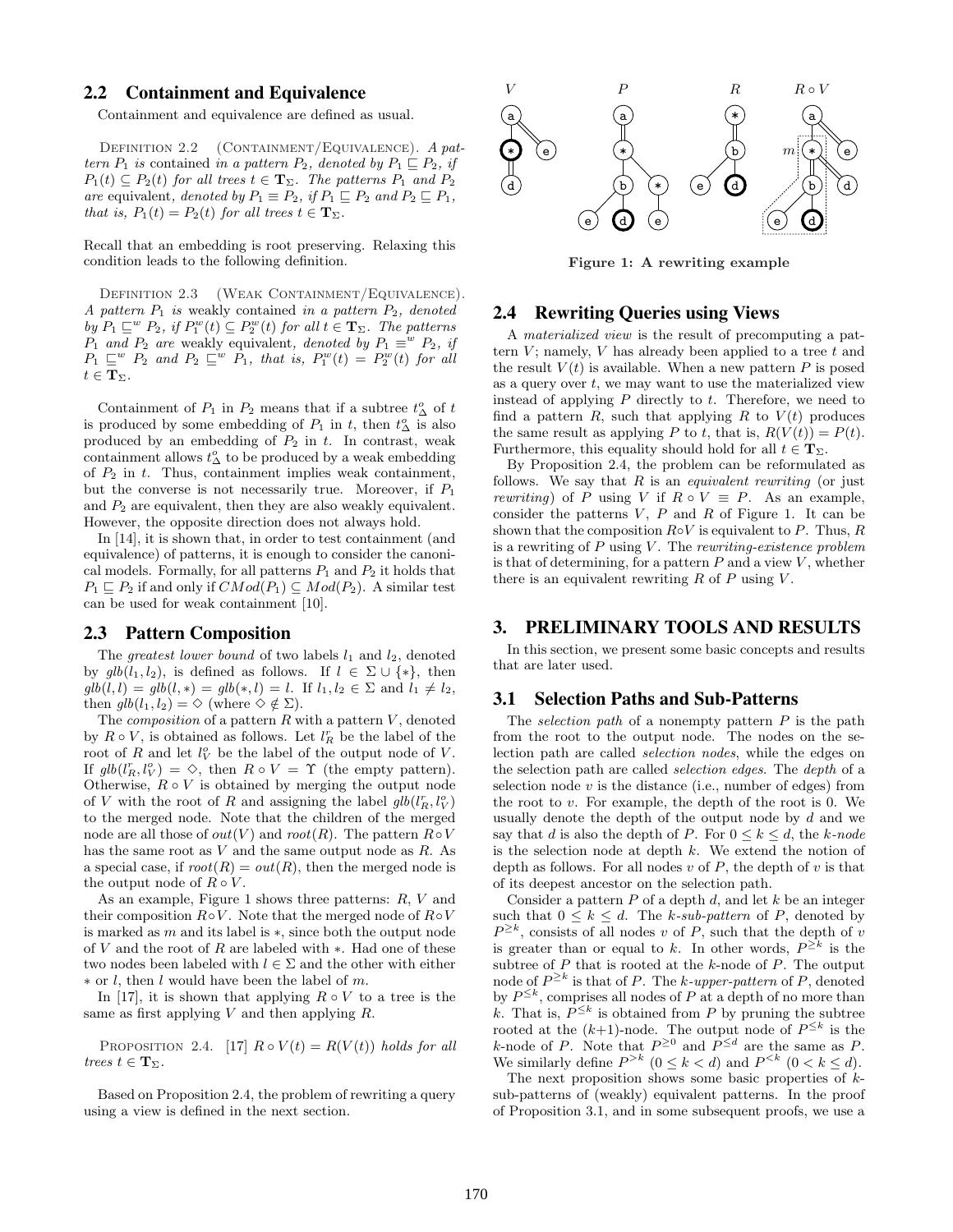transformation<sup>1</sup>  $\tau$  that constructs a tree  $\tau(P)$  from a pattern P by replacing each occurrence of  $*$  with  $\perp$  (recall our assumption that  $\perp$  does not appear in any of the patterns at hand). Note that each node of  $P$  has exactly one corresponding node in  $\tau(P)$ , and similarly for the edges.

PROPOSITION 3.1. Let  $P_1$  and  $P_2$  be two weakly equivalent patterns with depths  $d_1$  and  $d_2$ , respectively. For all k, where  $0 \leq k \leq d_1$ , the following hold.

- 1.  $d_1 = d_2$ .
- 2. The k-sub-patterns of  $P_1$  and  $P_2$  are weakly equivalent, i.e.,  $P_1^{\geq k} \equiv w P_2^{\geq k}$ .
- 3. The k-nodes of  $P_1$  and  $P_2$  have the same label.

PROOF. **Part 1.** Let  $t = \tau(P_1)$  and let o be the node of t that corresponds to the output node of  $P_1$ . Clearly, there is an embedding  $e_1$  of  $P_1$  in t that produces the subtree  $t^o_\Delta$ . Since  $P_1 \sqsubseteq^w P_2$ , there is a weak embedding  $e_2$  of  $P_2$  in t that produces  $t_{\Delta}^o$ . By the construction of t, the depth of o in t is exactly  $d_1$ . From the fact that  $t^o$  is produced by a weak embedding  $e_2$  of  $P_2$  in t, we conclude that  $d_1 \geq d_2$ . By symmetry, it follows that  $d_1 = d_2$ .

**Part 2.** We prove that  $P_1^{\geq k} \sqsubseteq^w P_2^{\geq k}$  (the other direction is symmetric). Suppose that  $e_1^k$  is an embedding of  $P_1^{\geq k}$  in is symmetric). Suppose that  $e_1$  is an embedding of  $r_1$  in<br>a tree t, such that  $e_1^k$  produces  $t_{\Delta}^o$ . We have to prove the existence of a weak embedding  $e_2^k$  of  $P_2^{\geq k}$  in t, such that  $e_2^k$  produces  $t_{\Delta}^o$ . Let  $t_1 = \tau(P_1^{< k})$  and let  $m^{k-1}$  be the node of  $t_1$ that corresponds to the  $(k-1)$ -node of  $P_1^{. We combine  $t_1$$ that corresponds to the  $(\kappa - 1)$ -node of  $F_1$ . We combine  $t_1$ <br>and t into a tree t' by adding an edge from  $m^{k-1}$  to the root of t. Then,  $e_1^k$  can be naturally extended to an embedding  $e_1$ of  $P_1$  in t', such that  $e_1$  produces  $t_{\Delta}^o$ . Since  $P_1 \equiv^w P_2$ , there is a weak embedding  $e_2$  of  $P_2$  in  $t^{\prime}$  that produces  $t^o_{\Delta}$ . The embedding  $e_2$  maps the k-node  $n_k$  of  $P_2$  to a node  $e_2(n_k)$ in t', such that the depth of  $e_2(n_k)$  is at least k. It follows that  $e_2(n_k)$  is a descendant of root(t), because the distance from  $root(t')$  to  $root(t)$  is k. So, the restriction of  $e_2$  to the nodes of  $P_2^{\geq k}$  is the required embedding  $e_2^k$ .

**Part 3.** From Part 1, we know that  $P_1$  and  $P_2$  have the same depth  $d$ . Consider an embedding  $e_1$  that maps each node of  $P_1$  to its corresponding node in  $t = \tau(P_1)$ . Clearly, the depth of  $o = e_1(out(P_1))$  is d. Let  $n_k$  be the k-node of  $P_1$   $(0 \le k \le d)$  and let  $m_k = e_1(n_k)$ . Note that  $m_k$  is on the path from  $root(t)$  to o. Since  $P_1 \equiv^w P_2$ , there is a weak embedding  $e_2$  of  $P_2$  in t that produces  $t^o_\Delta$ . Since the depth of  $P_2$  is d, the embedding  $e_2$  maps  $root(P_2)$ to root(t), and it maps the k-node of  $P_2$  to node  $m_k$  of t. Therefore, if the k-node of  $P_2$  has a label  $l \neq *$ , then the  $k$ -node of  $P_1$  must have the same label (recall that in the construction of t, occurrences of  $*$  were replaced with  $\perp$ ). A symmetric argument shows that the same holds in the opposite direction.  $\Box$ 

We combine a pattern  $P_1$  with a pattern  $P_2$  by choosing a  $k$ -node of  $P_1$  and introducing a descendant edge from that node to the root of  $P_2$ . The combined pattern, denoted by  $P_1 \stackrel{k}{\Longrightarrow} P_2$ , has the same root as  $P_1$  while its output node is that of  $P_2$ . For example, if in a pattern  $P$  a descendant edge enters the k-node, then  $P^{\leq k} \stackrel{k-1}{\Longrightarrow} P^{\geq k}$  is the same as the pattern P.

The following proposition shows that if a descendant edge enters the  $k$ -node of a pattern  $P$ , then the  $k$ -sub-pattern  $P^{\geq k}$  can be replaced with any weakly equivalent pattern Q while preserving equivalence to the original pattern P.

PROPOSITION 3.2. Let  $P$  be a pattern of depth d. Let  $1 \leq k \leq d$  and suppose that the k-sub-pattern  $P^{\geq k}$  is weakly equivalent to a pattern Q. If a descendant edge enters the  $k$ -node of P, then  $P \equiv (P^{\leq k} \stackrel{k-1}{\Longrightarrow} Q)$ .

PROOF. We show that  $P \sqsubseteq (P^{\leq k} \stackrel{k-1}{\Longrightarrow} Q)$ ; the other direction is proved similarly. Let e be an embedding of P in a tree t that produces the subtree  $t^o_\Delta$ . Let  $e_1$  be the restriction of e to  $P^{. Suppose that e maps the k-node of P to$ node m of t. Since Q is weakly equivalent to  $P^{\geq k}$ , there is a weak embedding  $e_2$  of  $Q$  in  $t_{\Delta}^m$  that produces  $t_{\Delta}^o$ . Observe that m is a proper descendant of  $e_1(n_{k-1})$ , where  $n_{k-1}$  is the  $(k-1)$ -node of P; hence, so is  $e_2(root(Q))$ . It follows that the mapping  $\hat{e}$  that maps the nodes of  $P^{\leq k}$  as  $e_1$  and the nodes of Q as  $e_2$  is an embedding of  $P^{\leq k} \stackrel{k-1}{\Longrightarrow} Q$  in t that produces the same subtree of t as  $e_2$ , namely,  $t_{\Delta}^o$ . This П completes the proof.

Propositions 3.1(2) and 3.2 imply that if the patterns  $P_1$ and  $P_2$  are equivalent and a descendant edge enters the  $k$ node of  $P_1$ , then the k-sub-pattern  $P_1^{\geq k}$  can be replaced with the k-sub-pattern  $P_2^{\geq k}$  while preserving equivalence.

COROLLARY 3.3. Suppose that  $P_1 \equiv P_2$  and both patterns are of depth d. If a descendant edge enters the  $k$ -node of  $P_1$  $(1 \leq k \leq d)$ , then  $(P_1^{< k} \stackrel{k-1}{\Longrightarrow} P_2^{\geq k}) \equiv P_1$ .

## 3.2 Preliminary Results on Rewriting

In [17], it was shown that the rewriting-existence problem is coNP-hard. They also argued that this problem is in  $\Sigma_3^p$ , but their proof was based on the results of [8], which have recently been refuted in [10]. The next proposition shows that this problem is decidable.

PROPOSITION 3.4. The rewriting-existence problem is decidable.

PROOF. (Sketch) Consider a pattern  $P$  and a view  $V$ , and suppose that R is a rewriting of P using V. Let k be the depth of  $V$ . The *height* of a pattern is the maximal number of edges on any path from the root to a leaf.

Part 2 of Proposition 3.1 shows that  $(R \circ V)^{\geq k}$  is weakly equivalent to  $P^{\geq k}$ . It is easy to show that weakly equivalent patterns have the same height and the same set of labels. Consequently, the height of R is at most that of  $P^{\geq k}$  and its set of labels is contained in that of  $P^{\geq k}$ . Furthermore, without loss of generality (abbr. w.l.o.g.), we can assume that R is non-redundant [10]. Let R be a maximal set of patterns  $R'$  with the above three properties of  $R$ , such that  ${\mathcal R}$  does not include isomorphic patterns (where the meaning of isomorphism is the obvious one, e.g., as defined in [10]). It is easy to show (e.g., by induction on the height of  $P^{\geq k}$ ) that  $\mathcal R$  is finite and, moreover, can be constructed by a Turing machine. So, to determine whether there is a rewriting of P using V, it is enough to test for all  $R' \in \mathcal{R}$ , whether  $R' \circ V$ is equivalent to  $P$  (which is a coNP-complete problem [14]).  $\Box$ 

<sup>&</sup>lt;sup>1</sup>Essentially,  $\tau$  generates the minimal canonical model.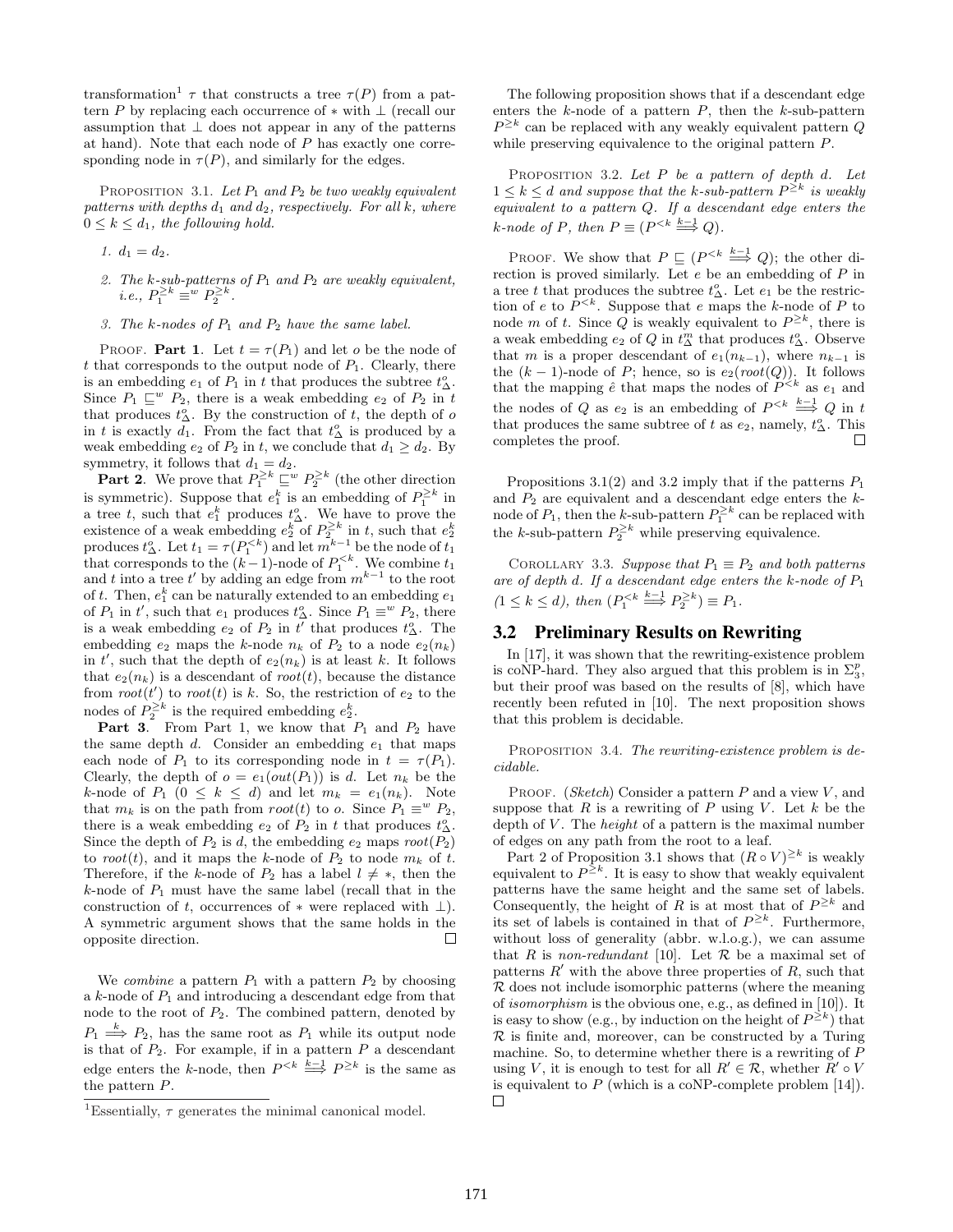The above proof implies an algorithm for finding a rewriting, and it can be shown that the running time is at most double exponential. The next proposition discusses a special type of rewriting, namely, when the output node of the view V is its root.

PROPOSITION 3.5. Let  $P$  and  $R$  be patterns. Consider a view V, such that  $root(V) = out(V)$ . If  $R \circ V \equiv P$ , then  $R \circ V \equiv P \circ V.$ 

PROOF. Observe that the root of  $P \circ V$  is also the root of both P and V. Moreover, the selection path of  $P \circ V$  is the same as that of  $P$ . Consequently, if there is an embedding  $e$ from  $P \circ V$  to a tree t, then the restriction of e to the nodes of  $P$  is an embedding from  $P$  to  $t$  that produces the same output as e. It thus follows that  $P \circ V \sqsubseteq P$ .

For the other direction, we need to show that  $P \sqsubset P \circ V$ . Suppose that  $e_1$  is an embedding of P in a tree t. The equivalence  $R \circ V \equiv P$  implies that there is an embedding  $e_2$  of  $R \circ V$  in t, such that  $e_1(out(P)) = e_2(out(R \circ V))$ . Let e be the embedding from  $P \circ V$  to t that maps every node of P as  $e_1$  and every node of V as  $e_2$ . Since P and  $P \circ V$  have the same output node,  $e_1(out(P)) = e(out(P \circ V))$ , i.e., e generates the same output as  $e_1$ . We also need to show that e is a well-defined embedding of  $P \circ V$  in t. Since  $P \circ V$  is obtained by merging the roots of  $P$  and  $V$ , we should prove that  $e_1(root(P)) = root(t) = e_2(root(V))$ . The first equality holds, because  $e_1$  is an embedding from P to t. The second follows from the fact that  $root(V)$  is the root of  $R \circ V$  and  $e_2$  is an embedding of  $R \circ V$  in t. Thus, the existence of  $e$ implies that  $P \sqsubseteq P \circ V.$  $\Box$ 

The above proposition remains correct even if equivalence is replaced with weak equivalence. Before showing that, we need to prove the following proposition.

PROPOSITION 3.6. Let  $P_1$  and  $P_2$  be weakly equivalent patterns. Suppose that  $e'$  is an embedding of  $P_1$  in a tree t. Then there are weak embeddings  $e_1$  and  $e_2$  of  $P_1$  and  $P_2$ , respectively, in t such that

- $e_1(root(P_1)) = e_2(root(P_2))$ , and
- $e_1(out(P_1)) = e'(out(P_1)) = e_2(out(P_2)).$

PROOF. Consider the set of all the embeddings of  $P_1$  in t that produce  $t^o_\Delta$ , where  $o = e'(out(P_1))$ . Let  $e_1$  be an embedding from this set, such that the depth of the image of  $root(P_1)$  is maximal. We similarly choose  $e_2$  from the set of all embeddings of  $P_2$  in t that produce  $t^o_\Delta$ . Suppose, by way of contradiction, that  $e_1(root(P_1)) \neq e_2(root(P_2))$ . Note that both images are on the path from  $root(t)$  to o. W.l.o.g., suppose that  $e_1(root(P_1))$  is deeper than  $e_2(root(P_2))$ . Since  $P_1 \equiv^w P_2$ , there exists a weak embedding of  $P_2$  in the subtree of t that is rooted at  $e_1(root(P_1))$ , such that the output is  $t^o_\Delta$ . This contradicts the choice of  $e_2$ .  $\Box$ 

Now we can prove Proposition 3.7 that corresponds to Proposition 3.5 and considers the case of weak equivalence.

PROPOSITION 3.7. Let  $P$  and  $R$  be patterns. Consider a view V, such that  $root(V) = out(V)$ . If  $R \circ V \equiv^w P$ , then  $R \circ V \equiv^w P \circ V.$ 

PROOF. The first part of the proof of Proposition 3.5 does not assume that  $R \circ V \equiv P$ . Thus,  $P \circ V \sqsubseteq P$  always holds provided that  $root(V) = out(V)$ , and so does  $P \circ V \sqsubseteq^w P$ .

Next, we show that  $P \sqsubseteq^w P \circ V$ . Suppose that  $\hat{e}_1$  is an embedding of P in a tree t. The weak equivalence  $R \circ V \equiv w$ P and Proposition 3.6 imply that there are weak embeddings  $e_1$  and  $e_2$  of P and  $R \circ V$ , respectively, in t such that the following equalities hold.

$$
e_2(root(R \circ V)) = e_1(root(P))
$$
\n<sup>(1)</sup>

$$
e_2(out(R \circ V)) = e_1(out(P)) = \hat{e}_1(out(P)) \qquad (2)
$$

Let e be the weak embedding of  $P \circ V$  in t that maps every node of P as  $e_1$  and every node of V as  $e_2$ . Clearly,  $e(out(P \circ V)) = e_1(out(P)),$  since P and P  $\circ V$  have the same output node. So, Equation (2) implies that  $e(out(P \circ V)) =$  $\hat{e}_1(out(P))$ , i.e., e produces the same output as  $\hat{e}_1$ . The fact that e is a well-defined weak embedding of  $P \circ V$  in t follows immediately from Equation (1).  $\Box$ 

#### 4. NATURAL REWRITING CANDIDATES

Consider a pattern  $P$  and a view  $V$  with depths  $d$  and  $k$ , respectively. By Proposition 3.1, if  $R$  is a rewriting of P using V, then  $R' \equiv^w P^{\geq k}$ , where k is the depth of V and  $R' = (R \circ V)^{\geq k}$ . Intuitively, it may seem that  $P^{\geq k}$  is the only possible candidate for a rewriting. This intuition, however, is misleadingly narrow. As an example, consider again the patterns  $P$ ,  $V$  and  $R$  of Figure 1. Although  $R$ is a rewriting,  $P^{\geq 1}$  is not. Nevertheless, in this case, we can obtain a rewriting from  $P^{\geq 1}$  by relaxing the edges that emanate from its root, namely, replacing all of them with descendant edges. This example leads us to the definition of natural candidates.

Let Q be a pattern. We use  $Q_{r/}$  to denote the pattern that is obtained by relaxing the edges that emanate from the root of Q. Observe that  $Q \sqsubseteq Q_{r/\!/}$ . Now, consider a pattern  $P$  and a view  $V$  with depths  $d$  and  $k$ , respectively. The pattern  $R'$  is a natural rewriting candidate (or just natural candidate) w.r.t. P and V if R' is either  $P^{\geq k}$  or  $P^{\geq k}_{r/}$ . As an example, the middle part of Figure 2 depicts the natural candidates w.r.t. the patterns  $P$  and  $V$  of Figure 1. When P and V are clear from the context, we may simply say that  $R'$  is a natural candidate.

Our approach to the rewriting problem is, usually, to test whether one of the natural candidates is a solution. This can be done by checking equivalence, which is a coNP-complete problem [14]. In the remainder of this paper, we give conditions that guarantee the completeness of this approach, namely, if we do not find a rewriting, then one does not exist. First, we define some terminology.

The pattern  $R'$  is a potential rewriting w.r.t. P and V when the following condition holds: If there is some rewriting, then  $R'$  is also a rewriting; in other words, if  $R'$  is not a rewriting, then one does not exist. Again, when P and V are clear from the context, we just say that  $R'$  is a potential rewriting. Our results provide conditions that guarantee the existence of a potential rewriting among the two natural candidates. One may ponder whether it could be that some rewriting exists even when none of the natural candidates is one. This problem is still open.

Let  $P$  be a pattern and  $V$  be a view. In the sequel,  $d$  and  $k$ denote the depths of P and V respectively. Proposition 3.1 implies that if  $k > d$ , then there is no rewriting of P using V.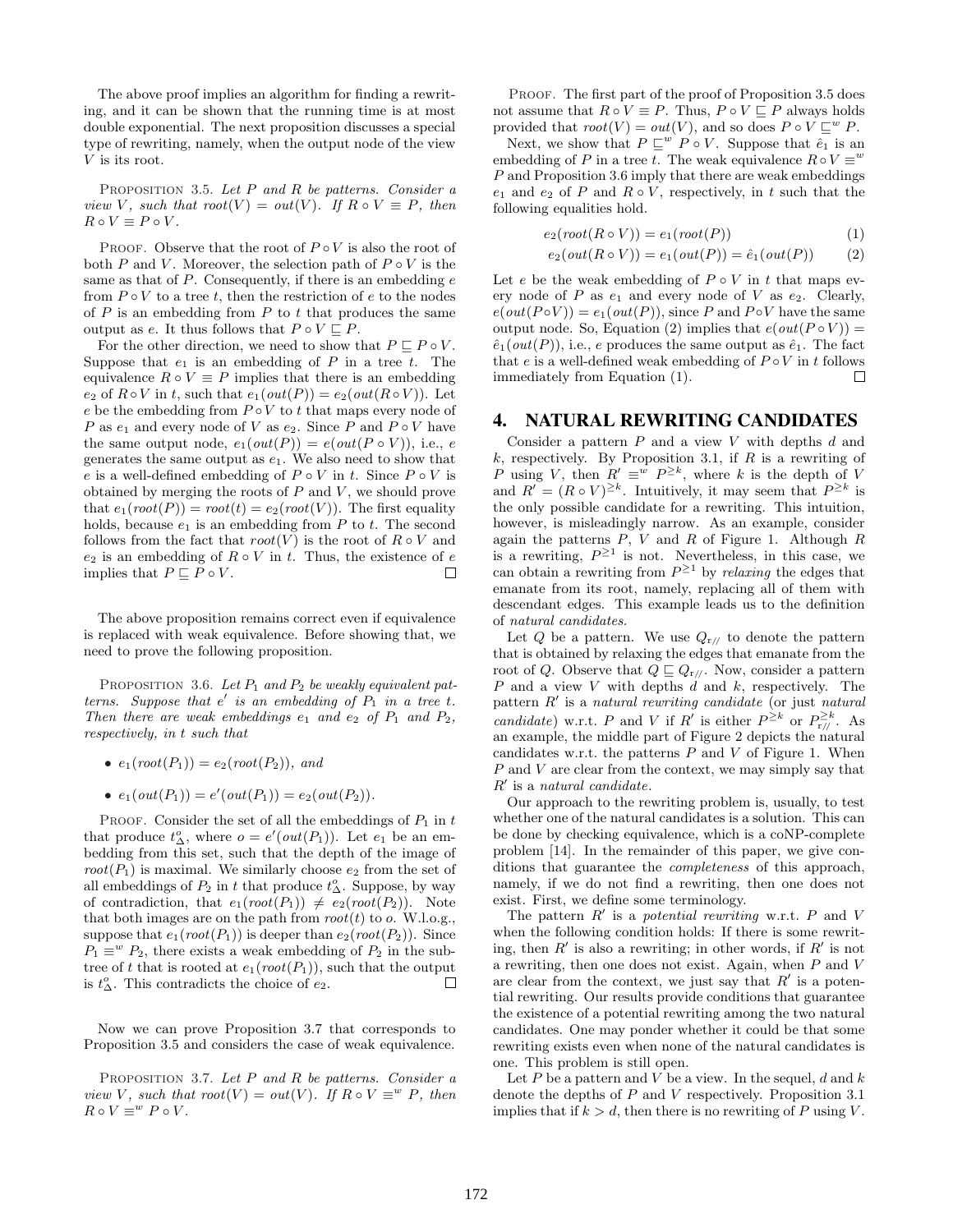

Figure 2: Patterns  $P$  and  $V$ , the natural candidates and their compositions with  $V$ 

If  $k = d$ , then it is rather straightforward to show that every rewriting R satisfies  $P^{\geq k} \equiv (R \circ V)^{\geq k}$ , which implies that  $P^{\geq k}$  is a rewriting. So, if  $k = d$  then a natural candidate is a potential rewriting (moreover, the rewriting-existence problem is coNP-complete under the assumption of  $d = k$ ). Therefore, in the sequel we assume that  $k < d$ .

#### 4.1 Guaranteeing Completeness

In this section, we prove that some common properties of patterns guarantee that at least one natural candidate is a potential rewriting. Recall that  $d$  and  $k$  are the depths of the query pattern  $P$  and the view pattern  $V$ , respectively.

#### *4.1.1 Properties of the Query*

First, we consider properties of the query pattern  $P$  that guarantee the existence of a potential rewriting among the two natural candidates. For that, we need the notion of stability [10]. We say that a pattern  $Q$  is stable if the following holds. For all patterns  $Q'$ , if  $Q' \equiv^w Q$ , then  $Q' \equiv Q$ ; that is, weak equivalence to  $Q$  is the same as ordinary equivalence to Q. The next proposition follows from the results of [10].

PROPOSITION 4.1. A pattern  $Q$  is stable in each of the following cases.

- The label of  $root(Q)$  is not  $*$ .
- The depth of  $Q$  is  $0$ .
- The depth of  $Q$  is at least  $1$  and  $Q$  contains a label of  $\Sigma$  that does not appear in  $Q^{\geq 1}$ .

Note that the third condition above means that one of the branches that emanate from the root has a label of  $\Sigma$  that does not appear in  $Q^{\geq 1}$ . The next proposition is rather straightforward.

PROPOSITION 4.2. Let R be a rewriting of P using V. If  $(R \circ V)^{\geq k} \equiv P^{\geq k}$ , then  $P^{\geq k}$  is a rewriting of P using V.

Part 2 of Proposition 3.1 and Proposition 4.2 imply the following sufficient condition for one of the natural candidates to be a rewriting provided that there is one.

THEOREM 4.3. If  $P^{\geq k}$  is stable, then it is a potential rewriting.

As a special case, Theorem 4.3 and Proposition 4.1 show that if  $*$  is not the label of the k-node of P, then a rewriting exists if and only if  $P^{\geq k}$  is one. Observe that if the label of the k-node of P is  $*$  and that of  $out(V)$  is not, then a rewriting does not exist (by Part 3 of Proposition 3.1).

The following theorem considers the case where no descendant edge appears on the path from the root of P to the k-node.

THEOREM 4.4. If the selection path of  $P^{\leq k}$  has only child edges, then  $P^{\geq k}$  is a potential rewriting.

In the remainder of this section, we prove Theorem 4.4. We assume that  $R$  is an equivalent rewriting of  $P$  using  $V$ , and we will show that  $P^{\geq k}$  is also such a rewriting. The following proposition is rather straightforward and its proof is omitted.

PROPOSITION 4.5. Let  $Q$  and  $Q'$  be equivalent patterns. Suppose that the first i edges in the selection paths of both  $Q$  and  $Q'$  are child edges. Then the *i*-sub-patterns of  $Q$  and  $Q'$  are equivalent.

If the selection path of  $V$  consists of only child edges, then by Proposition 4.5,  $P^{\geq k} \equiv (R \circ V)^{\geq k}$ . Furthermore, from Proposition 4.2, it follows that  $P^{\geq k}$  is a rewriting of P using  $V$ . So, in the remainder of this proof, we assume that the selection path of V contains at least one descendant edge.

Consider a pattern  $Q$  and let n be a node that is not in  $Q$ . Let  $n/Q$  and  $n//Q$  be the patterns obtained by connecting  $n$  to  $root(Q)$  with a child and descendant edge, respectively. Note that *n* is the root of both  $n/Q$  and  $n//Q$ . The next lemma can be proved by a straightforward adaptation of the proof of Lemma 4.7 in [10].

LEMMA 4.6. Let  $Q$  and  $Q'$  be patterns, and let n be a node of neither Q nor Q'. If  $n//Q \equiv n/Q'$ , then  $n//Q \equiv n//Q_{r}/Q$ and  $n//Q_{\rm r/\ell} \equiv n/Q_{\rm r/\ell}$ .

Consider  $V$  and the minimal  $i$ , such that a descendant edge connects the *i*-node to the  $(i + 1)$ -node. Let  $n_i^v$  and  $n_i^p$ denote the  $i$ -nodes of  $V$  and  $P$ , respectively. By the choice of i, the selection path of V has only child edges above  $n_i^v$ . This implies that  $P^{\geq i} \equiv (R \circ V)^{\geq i}$ . By this equivalence and the fact that a child edge and a descendant edge connect  $n_i^v$  and  $n_i^p$ , respectively, to the next node on their selection paths, it follows that  $n_i^p/P^{\geq i+1} \equiv n_i^p/(R \circ V)^{\geq i+1}$ . Lemma 4.6 implies that  $n_i^v // (R \circ V)^{\geq i+1} \equiv n_i^v / Q'$ , where  $Q'$  is obtained from  $(R \circ V)^{\geq i+1}$  by replacing the outgoing edges of the root with descendant edges. Therefore, in  $R ∘ V$ , the branch of  $n_i^v$  that includes the  $(i + 1)$ -node can be replaced with  $n_i^v/Q'$  while preserving equivalence. After this replacement, a descendant edge connects the  $(i+1)$ -node and the  $(i+2)$ node. So, we can continue this replacement repeatedly until we finish at the  $k$ -node. Let  $Q$  be the result. Then the following hold for Q. (1)  $Q \equiv R \circ V$ ; (2) The first k selection edges of Q are child edges; (3) For  $i < j < k$ , all the outgoing edges of the j-node of Q are descendant edges, except the one that leads to the  $(j + 1)$ -node; and  $(4)$  All the outgoing edges of the k-node of Q are descendant edges.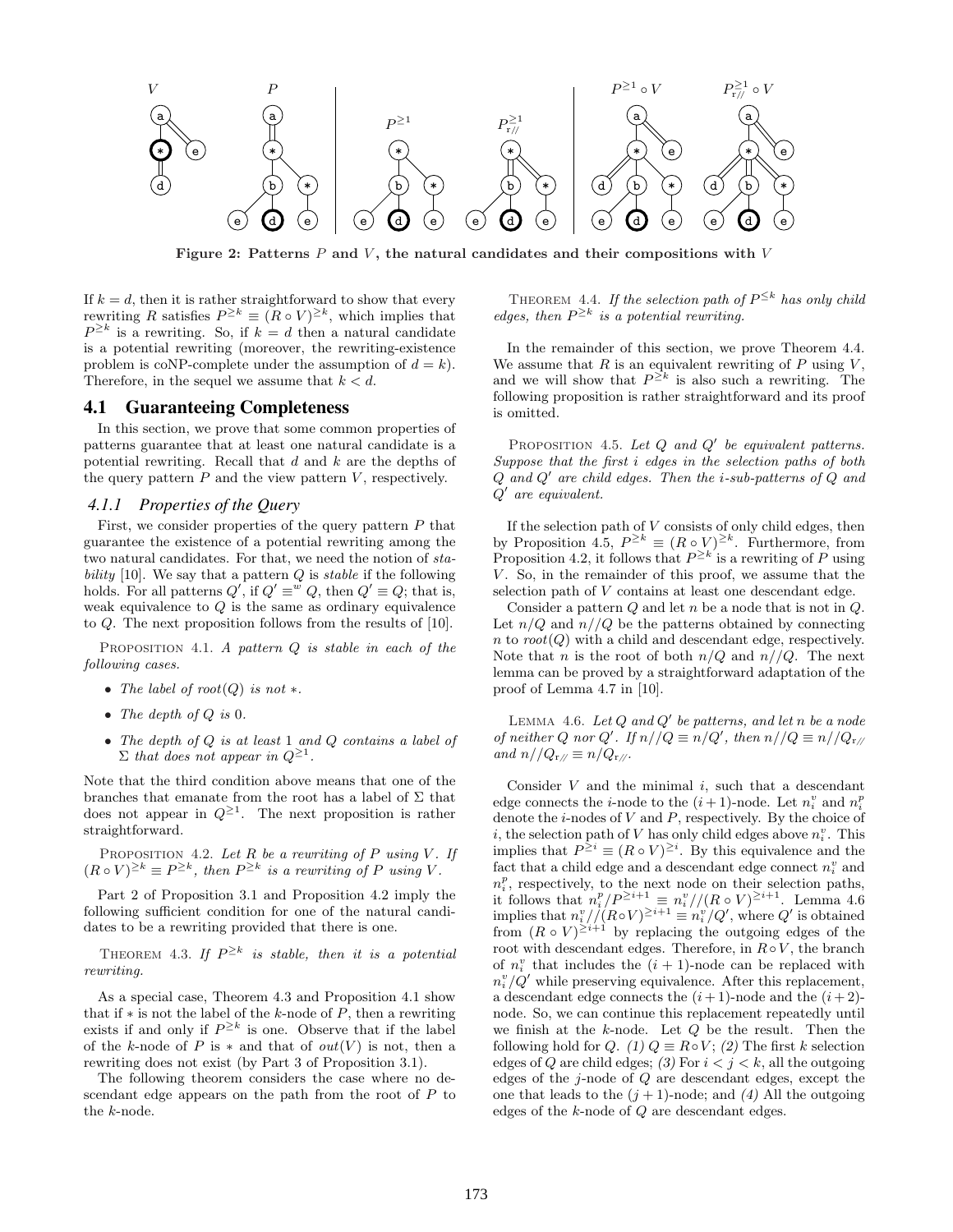Observe that all of the selection nodes of  $P$  at depths  $i+1,\ldots,k$  are necessarily wildcard nodes. Otherwise, one can easily construct a model of  $R \circ V$  that is not one of P. By Part 3 of Proposition 3.1, we conclude that this is also the case for Q. Consequently, one can get an equivalent pattern by transforming the incoming edge of the k-node of Q into a descendant edge (since all the outgoing edges of the k-node are descendants). Furthermore, by using the same argument, this can also be done with the incoming edge of the  $(k-1)$ -node and so on, until the  $(i+1)$ -node. So, let  $Q_w$ be the equivalent pattern that is obtained by this process. That is,  $Q_w$  is identical to  $Q$ , except that the edges between the i-node to the k-node are all descendant edges. Observe that  $Q_w$  can be formulated as the composition  $R_{r/} \circ V_w$ , where  $V_w$  is obtained from V by transforming some child edges to descendant ones (hence  $V \sqsubseteq V_w$ ). To conclude the proof, we show that the following proposition holds. Recall that  $R_{r\ell} \circ V_w$  is equivalent to Q and, hence, it is equivalent to  $R \circ V$  and  $P$ .

PROPOSITION 4.7.  $P^{\geq k} \circ V \equiv R_{\mathbf{r}/\mathbf{p}} \circ V_w$ .

PROOF. Observe that the k-sub-pattern of  $R_{r/} \circ V_w$  is the  $k$ -sub-pattern of  $Q$ . Since the first  $k$  selection edges of Q are child edges, we conclude from Proposition 4.5 that  $P^{\geq k} \equiv (R_{r/\!/} \circ V_w)^{\geq k}$ . To prove that  $P^{\geq k} \circ V \sqsubseteq R_{r/\!/} \circ V_w$ , recall that  $V \sqsubseteq V_w$ . So, from  $P^{\geq k} \equiv (R_{r/\!/} \circ V_w)^{\geq k}$  it follows that  $P^{\geq k} \circ V \sqsubseteq R_{r/\!/} \circ V_w$ , as claimed.

To prove the other direction,  $R_{r/\ell} \circ V_w \sqsubseteq P^{\geq k} \circ V$ , recall that  $R_{r/\mathcal{O}} \circ V_w \equiv R \circ V$ . Note that  $(R \circ V)^{\geq k} \sqsubseteq (R_{r/\mathcal{O}} \circ V_w)^{\geq k}$ (since the latter is obtained from the former by transforming the child edges emanating from the root to descendant ones) and, as shown above,  $(R_{r/\sqrt{p}} \circ V_w)^{\geq k} \equiv P^{\geq k}$ . So,  $(R \circ V)^{\geq k} \subseteq$  $P^{\geq k}$ . It follows that  $R \circ V \sqsubseteq P^{\geq k} \circ V$  and, consequently,  $R_{\rm r/\mathit{l}} \circ V_w \sqsubseteq P^{\geq k} \circ V$ , as claimed.

The following corollary of Theorems 4.3 and 4.4 shows that the rewriting-existence problem is coNP-complete in the cases considered in this section. Observe that membership in coNP follows from the theorems, while coNPhardness is obtained by rather straightforward reductions from the problem of testing containment of patterns [14].

COROLLARY 4.8. Under each of the following assumptions, the rewriting-existence problem is coNP-complete.

- 1.  $P^{\geq k}$  satisfies one or more of the properties of Q in Proposition  $4.1$ .
- 2. The selection path of  $P^{\leq k}$  has only child edges.

#### *4.1.2 Properties of the View*

We now consider properties of the view pattern  $V$ . The following theorem shows that one of the natural candidates is a potential rewriting provided that a descendant edge enters the output node of  $V$ .

THEOREM 4.9. If a descendant edge enters the output node of V, then  $P^{\geq k}$  is a potential rewriting.

PROOF. Suppose that there is a rewriting  $R$  of  $P$  using  $V$ . We show that  $P^{\geq k}$  is such a rewriting. Since  $R \circ V \equiv P$  and a descendant edge enters the output node of  $V$ , Corollary 3.3 implies that the k-sub-pattern of  $R \circ V$  can be replaced with the  $k$ -sub-pattern of  $P$ , i.e., the following holds.

$$
(R \circ V) \equiv ((R \circ V)^{< k} \stackrel{k-1}{\Longrightarrow} P^{\geq k})
$$
\n<sup>(3)</sup>

By Proposition 3.1, the two equivalent patterns of (3) have k-sub-patterns that are weakly equivalent. Thus,

$$
(R \circ V)^{\geq k} \equiv^w P^{\geq k}.
$$

By definition,  $(R \circ V)^{\geq k}$  and  $R \circ (V^{\geq k})$  are the same. Thus,

$$
R \circ (V^{\ge k}) \equiv^w P^{\ge k}
$$

and since  $root(V^{\ge k}) = out(V^{\ge k})$ , Proposition 3.7 implies that

$$
R \circ (V^{\ge k}) \equiv^w P^{\ge k} \circ (V^{\ge k}). \tag{4}
$$

As noted above, the left-hand side of (4) is the same as  $(R \circ V)^{\geq k}$  and, similarly, the right-hand side is identical to  $(P^{\geq k} \circ V)^{\geq k}$ . Hence, we get the following:

$$
(R \circ V)^{\geq k} \equiv^w (P^{\geq k} \circ V)^{\geq k}.
$$
 (5)

We use (5) and Proposition 3.2 to replace, in  $R \circ V$ , the k-sub-pattern  $(R \circ V)^{\geq k}$  with  $(P^{\geq k} \circ V)^{\geq k}$ . The result is  $P^{\geq k} \circ V$  and, so,  $P \equiv R \circ V \equiv P^{\geq k} \circ V$ , as required.  $\Box$ 

The following theorem considers the case where the selection path of V does not contain descendant edges.

THEOREM 4.10. If the selection path of  $V$  has only child edges, then at least one of the natural candidates is a potential rewriting.

As an example, consider again the patterns of Figure 2. Observe that V has only one selection edge, which is a child edge. As mentioned earlier,  $P^{\geq 1}$  is not a rewriting of P using  $V$ . However, we prove later that, in this case, the natural candidate  $P_{r/l}^{\geq 1}$  is a potential rewriting and, indeed, the reader can verify that it is actually a rewriting of  $P$  using  $V.$ 

In the remainder of this section, we prove Theorem 4.10. By Theorem 4.4, if the first  $k$  selection edges of  $P$  are child edges, then  $P^{\geq k}$  is a potential rewriting. So, to prove Theorem 4.10, it suffices to consider the case where the selection path of V comprises only child edges and at least one of the first  $k$  selection edges of  $P$  is a descendant edge.

We assume that  $R$  is a rewriting of  $P$  using  $V$  and that  $(n_i, n_{i+1})$  is a descendant edge among the first k edges of P. The following holds.

LEMMA 4.11. If p is a directed path of  $R \circ V$  that starts at out  $(V)$  and consists of only child edges, then p has only wildcard labels and it does not contain out  $(R)$ .

PROOF. If p contains  $out(R)$ , then the selection path of  $R \circ V$  consists of only child edges while that of P does not. Hence, it is easy to come up with a tree t, such that  $P(t)$  contains a subtree that cannot be produced by any embedding of  $R \circ V$  in  $t$ .

Suppose, by way of contradiction, that  $p$  contains a node n labeled with  $l \neq *$ . Then, every embedding of  $R \circ V$  in some tree maps  $n$  to a node  $v$  labeled with  $l$ , such that the distance from  $e(out(V))$  to v is at most |p| (i.e., the number of edges of  $p$ ). Now, consider the canonical model  $t$  of  $P$  that is obtained by replacing  $(n_i, n_{i+1})$  with a long path (e.g., of a length twice the height of  $R ∘ V$ , such that all the interior nodes on that path have a new label. Let o be the node of t that corresponds to  $out(P)$ . An embedding of  $R \circ V$  that maps  $out(R)$  to o must map  $out(V)$  and n to two of the new nodes. Thus, we obtain a contradiction. □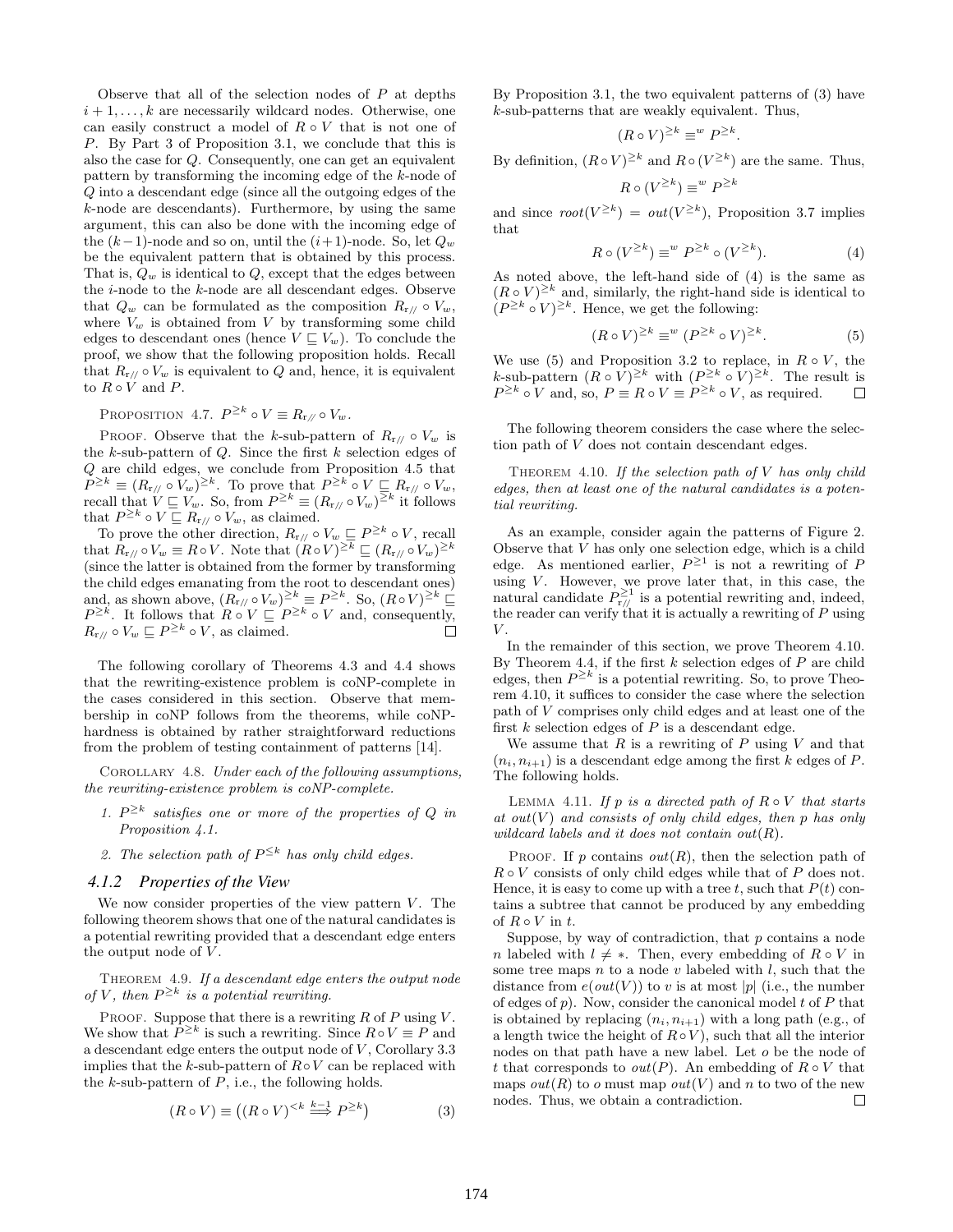

By using Lemma 4.11, the following is shown.

Lemma 4.12. The following hold.

- 1.  $R_{\rm r}$  //  $\equiv R$ .
- 2.  $V_{\mathbf{r}/\mathbf{r}}^{\geq k} \equiv V^{\geq k}$ .
- 3.  $P_{\mathbf{r}\mathbf{y}}^{\geq k} \circ V_{\mathbf{r}\mathbf{y}}^{\geq k} \equiv P_{\mathbf{r}\mathbf{y}}^{\geq k} \circ V^{\geq k}$ .
- 4.  $R_{\rm r/\sqrt{ }} \circ V_{\rm r/\sqrt{ }}^{\geq k} \equiv R \circ V^{\geq k}.$

PROOF. Let B be a branch of R. We prove that  $B \equiv$  $B_{r/}$ . We assume that the outgoing edge of the root of B is a child edge (otherwise the claim is trivial). Let  $p$  be a maximal path of  $B$  that starts at  $root(B)$  and visits only child edges. Suppose that  $p$  ends at node  $n$ . Lemma 4.11 implies that the label of n is  $*$  and  $n \neq out(R)$ . Besides, as  $p$  is maximal,  $n$  is either a leaf or all the outgoing edges of  $n$ are descendant. In either case, we can replace the incoming edge of  $n$  with a descendant edge. Continuing this process, we will end up replacing the outgoing edge of  $root(B)$  with a descendant one. Let  $B'$  be  $B$  after that last replacement. For illustration, Figure 3 contains examples of  $B$ ,  $B'$  and  $B_{r/}$ . Clearly,  $B \subseteq B_{r/} \subseteq B' \equiv B$ . Thus  $B \equiv B_{r/}$ , as claimed. A similar argument shows that every branch of  $V^{\geq k}$  remains equivalent if its uppermost edge is replaced with a descendant edge. This proves Parts 1 and 2. From these two parts, we easily get Parts 3 and 4.  $\Box$ 

We also need the following lemma.

LEMMA 4.13.  $R_{\rm r/\!\!/} \circ V_{\rm r/\!\!/}^{\ge k} \equiv P_{{\rm r/\!\!/}}^{\ge k} \circ V_{{\rm r/\!\!/}}^{\ge k}$ .

PROOF. We first show that  $R_{r/\!/} \circ V_{r/\!/}^{\geq k} \subseteq P_{r/\!/}^{\geq k} \circ V_{r/\!/}^{\geq k}$ . Let e be an embedding of  $R_{r/} \circ V_{r/}^{\geq k}$  in a tree t, such that  $e(out(R)) = o$ . It is enough to show an embedding  $\tilde{e}$  of  $P_{r/l}^{\geq k}$ in t, such that  $\tilde{e}(out(P)) = o$ . From Part 4 of Lemma 4.12, we conclude that there exists an embedding e' of  $R \circ V^{\geq k}$ in t, such that  $e'(out(R)) = o$ . Since  $P^{\geq k} \equiv w \ R \circ V^{\geq k}$ , it follows that there is a weak embedding  $e''$  of  $P^{\geq k}$  in t, such that  $e''(out(P)) = o$ . Thus, we obtain  $\tilde{e}$  from  $e''$  by simply mapping  $root(P^{\ge k})$  to  $root(t)$ .  $\tilde{e}$  is a legal embedding since all the outgoing edges of  $root(P_{r/}/p^{\ge k})$  are of descendant type.

We now prove that  $P_{r/l}^{\geq k} \circ V_{r/l}^{\geq k} \sqsubseteq R_{r/l} \circ V_{r/l}^{\geq k}$ . Let t be a canonical model of  $P_{r/\!/}^{\geq k}$  o  $V_{r/\!/}^{\geq k}$  and *o* be the node of *t* that corresponds to the output node of P. We need to find an embedding e of  $R_{r/\langle} \circ V_{r/\langle}^{\geq k}$  in t, such that  $e(out(R)) = o$ . Let  $t<sub>s</sub>$  be obtained from t by shortening each of the paths that correspond to the outgoing edges of the root of  $\tilde{P}_{r/f}^{\geq k} \circ V_{r/f}^{\geq k}$ 

to one edge. Thus, we obtain a canonical model of  $P^{\geq k}$  o  $V^{\geq k}$ . In particular, there is an embedding e' of  $P^{\geq k}$  in  $t_s$ , such that  $e'(out(P)) = o$ . It follows that there is a weak embedding  $e''$  of  $R \circ V^{\geq k}$  in  $t_s$ , such that  $e''(\text{out}(R)) = o$ . Hence, there is an embedding e of  $R_{r/\ell} \circ V_{r/\ell}^{\geq k}$  in  $t_s$ , such that  $e(out(R)) = o.$  Obviously, e is an embedding of  $R_{r/\ell} \circ V_{r/\ell}^{\geq k}$ in  $t$  (since all the outgoing edges of the root are descendant), П as required.

Finally, the following lemma completes the proof of Theorem 4.10.

LEMMA 4.14.  $P_{\rm r/\!/}^{\geq k}$  is a potential rewriting.

PROOF. We need to show that  $R \circ V \equiv P_{r/\!/}^{\geq k} \circ V$ . For that, we prove that  $R \circ V^{\geq k} \equiv P^{\geq k}_{r_l/s} \circ V^{\geq k}$ . Part 4 of Lemma 4.12 shows that  $R \circ V^{\geq k} \equiv R_{r/\!/} \circ V_{r/\!/}^{\geq k}$ . Then, from Lemma 4.13, we get that  $R_{r/\!/} \circ V_{r/\!/}^{\geq k} \equiv P_{r/\!/}^{\geq k} \circ V_{r/\!/}^{\geq k}$ . Finally, from Part 3 of Lemma 4.12 we have  $P_{r/}^{\geq k} \circ V_{r/}^{\geq k} \equiv P_{r/}^{\geq k} \circ V^{\geq k}$ . We conclude that  $R \circ V^{\geq k} \equiv P^{\geq k}_{r} \circ V^{\geq k}$ , as claimed.

We conclude this section with the following corollary of Theorems 4.9 and 4.10.

COROLLARY 4.15. The rewriting-existence problem is  $coNP$ complete under each of the following assumptions.

1. A descendant edge enters the output node of V .

2. The selection path of  $V$  does not have descendant edges.

#### *4.1.3 Correlation Between the Query and the View*

We have shown that there is a potential rewriting among the natural candidates in each of the following cases. First, the selection path of either  $P^{\leq k}$  or V has only child edges. Second, a descendant edge enters the output node of  $V$ . If neither case holds, then we can still get a sufficient condition for completeness by considering the last descendant edge on the selection path of  $P$ , namely, the one that is closest to the output node.

Consider two edges  $e_1$  and  $e_2$  that appear on the selection paths of P and V, respectively. We say that  $e_1$  and  $e_2$  are corresponding selection edges if they appear at the same depth, namely, for some  $1 \leq i \leq k$ , both connect the  $(i-1)$ node to the i-node.

The following theorem shows that  $P^{\geq k}$  is a potential rewriting if the last descendant edge on the selection path of P corresponds to a descendant edge of  $V$ . This result is the basis of an extension that is described in the next section. An important element in the proof is showing that if the rewriting R has a descendant edge e on the selection path, then the following holds. Consider the part of the selection path of  $R \circ V$  between the edge of V that corresponds to the last descendant edge of P and the edge e. All the branches of  $R \circ V$  that emanate from this part of the selection path are redundant.

THEOREM 4.16. Let  $P$  be a pattern and let  $V$  be a view, such that the last descendant edge on the selection path of P corresponds to a descendant edge on the selection path of V . Then, the following hold.

•  $P^{\geq k}$  is a potential rewriting.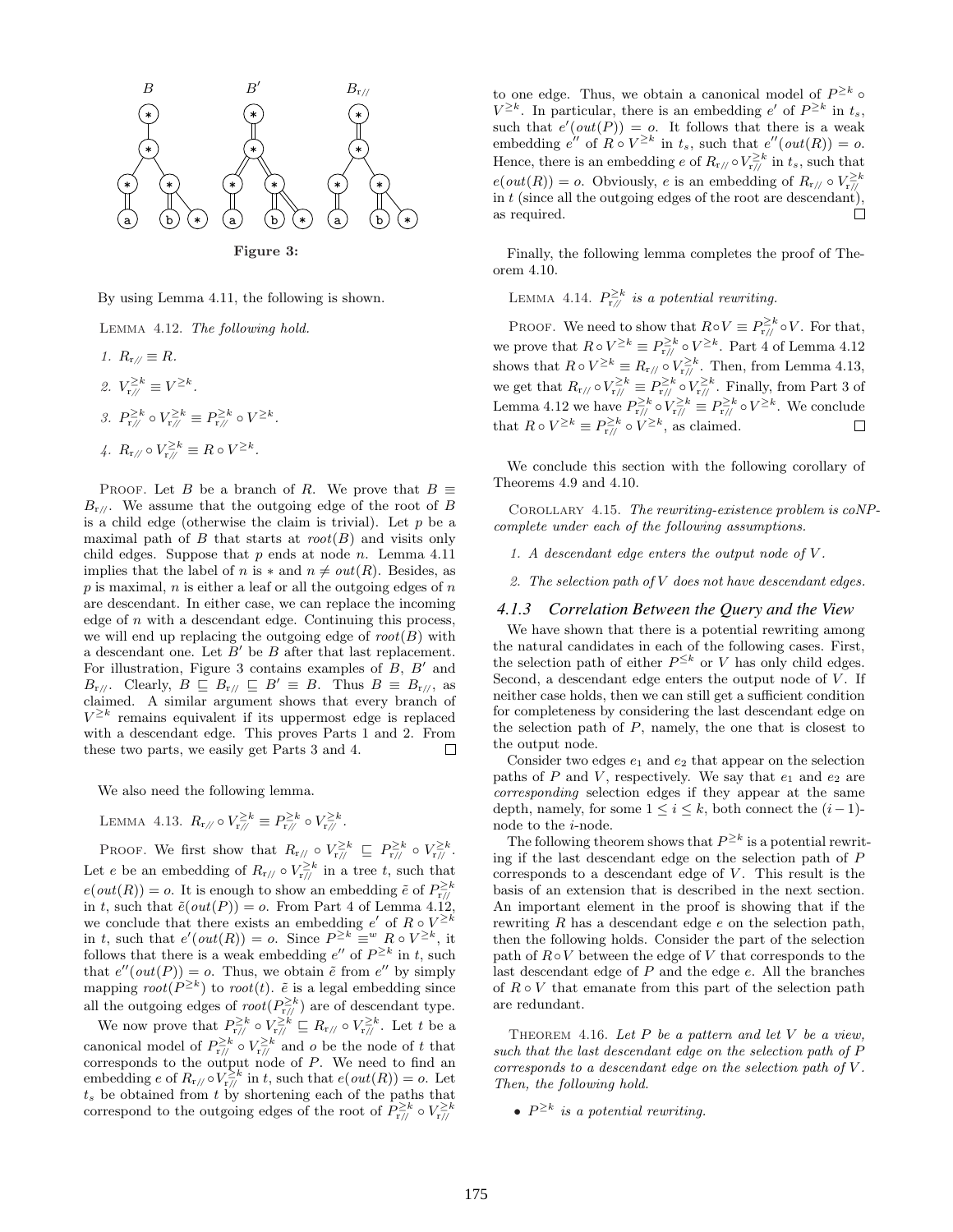#### • The rewriting-existence problem is coNP-complete.

PROOF. Suppose that  $R$  is a rewriting of  $P$  using  $V$ . Let  $j$ be the depth of the node of  $P$  into which the last descendant edge of the selection path of P enters. Observe that if  $j = k$ , then this case has been previously solved (a descendant edge enters the output node of V). So, we assume that  $j < k$ . The node at depth j of P is denoted by  $n_j^p$  and that at depth j of V is denoted by  $n_j^v$ .

We first prove that  $R \circ V \sqsubseteq P^{\geq k} \circ V$ . Consider a tree t and let e be an embedding of  $R \circ V$  in t, such that  $e(out(R)) =$ *o* (i.e., *e* produces  $t_{\Delta}^o$ ). Furthermore, assume that *e* is an embedding that maps  $n_j^v$  to the deepest node of t, among all the embeddings that produce  $t^o_\Delta$ . Let  $v_j = e(n^v_j)$  and  $v_r = e(root(R))$ . We denote by  $t_i$  and  $t_r$  the subtrees of t that are rooted at  $v_j$  and  $v_r$ , respectively. To show that an embedding of  $P^{\geq k} \circ V$  in t produces  $t^o_{\Delta}$ , it is enough to prove that an embedding of  $P^{\geq k}$  in  $t_r$  produces  $t_r$ <sup>o</sup><sub>2</sub>. Since  $P^{\geq j} \equiv w$  $(R \circ V)^{\geq j}$ , there is a weak embedding e' of  $P^{\geq j}$  in  $t_j$ , such that  $e'(out(P)) = o$ . However, e' must be an embedding of  $P^{\geq j}$  in  $t_j$ , namely, e' maps  $root(P^{\geq j})$  to  $root(t_j)$ , or else e does not satisfy the condition that it maps  $n_j^{\nu}$  as deeply as possible. Since  $P^{\geq j}$  has only child edges on its selection path, we conclude that the depth of  $o$  in  $t_j$  is  $d-j$ . Therefore, e maps each edge of the selection path of  $(R \circ V)^{\geq j}$  to a single edge of  $t_i$ . So, the path from  $v_i$  to  $v_r$  has  $k - j$  edges. It follows that e' induces an embedding of  $P^{\geq k}$  in  $t_r$  that produces  $t_r^o_{\Delta}$ , as required.

We now prove that  $P^{\geq k} \circ V \sqsubseteq R \circ V$ . If all of the selection edges of  $R$  are child edges, then the claim is obvious, as  $(P^{\geq k} \circ V)^{\geq k} \equiv (R \circ V)^{\geq k}$ . So assume that R has a descendant edge connecting  $u_{q-1}$  to  $u_q$ , where  $u_i$  is the *i*-node of  $R \circ V$ . Consider a canonical model t of  $P^{\geq k} \circ V$  and let o be the node of t that corresponds to  $out(P)$ . Let  $t_i$  and  $t_q$  be the subtrees of  $t$  that are rooted at the nodes that correspond to the  $j$ node and q-node of  $P^{\geq k} \circ V$ , respectively. To complete the proof, we next show that some weak embedding of  $(R \circ V)^{\geq j}$ in  $t_j$  produces  $t_\Delta^o$ .

Let  $t'$  be the subtree that is constructed by placing above  $t_q$  a canonical model  $\hat{t}$  of  $(R \circ V)^{\leq q-1}$ . Moreover, the node of  $\hat{t}$  corresponding to the  $(q-1)$ -node of  $R \circ V$  is connected to the root of  $t_q$  by a long (e.g., of length 2d) path of nodes that have a new label. Since there is a weak embedding of  $(R \circ V)^{\geq q}$  in  $t_q$ , it follows that  $t_\Delta^o \in (R \circ V)(t')$ . Now consider the subtree  $t''$  of  $t'$  that is induced by the  $q - j$ suffix of the long path and  $t_q$ . Since  $P \equiv R \circ V$ , there is an embedding of  $P^{\geq j}$  in  $t^{\prime\prime}$  and, consequently, a weak embedding of  $(R \circ V)^{\geq j}$  in t'' (both embeddings produce  $t_{\Delta}^{o}$ ). But  $t^{\prime\prime}$  can be obtained from a subtree of  $t_j$  by removing branches and changing labels to the new one. It follows that there is a weak embedding e of  $(R \circ V)^{\geq j}$  in  $t_j$  such that e produces  $t^o_\Delta$ , as claimed.  $\Box$ 

As an example, consider the patterns  $V$ ,  $P_1$  and  $P_2$  of Figure 4. The condition of Theorem 4.16 is satisfied by V and  $P_1$  since the last descendant edge on the selection path of  $P_1$  is the second, and the second selection edge of V is also descendant. Observe that this condition is not satisfied in the case of  $V$  and  $P_3$  since the first selection edge of  $V$  is a child edge. Also note that the last descendant edge in the selection path of  $P_2$  is the fifth, so there is no corresponding edge of  $V$ . In the following section, we extend Theorem 4.16 to accommodate both  $P_2$  and  $P_3$ .

# 5. REWRITING TECHNIQUES

In this section, we describe several techniques that can be used for extending results on rewriting, e.g., either those of [17] or the ones given in the previous section. These techniques are based on the following approach. Given a pattern P and a view V, we create a new pattern  $P'$  and a new view  $V'$ . We show that if a rewriting of  $P$  using  $V$  exists, then a rewriting of  $P'$  using  $V'$  can be transformed into a rewriting of P using V and vice versa. This is useful, because  $P'$  and  $V'$  are more likely to fall in the resolved cases. In addition, if  $P'$  and  $V'$  satisfy one of the conditions of the previous section and none of the natural candidates w.r.t.  $P^{\dagger}$  and  $V'$ is a rewriting, then there is no rewriting of  $P$  using  $V$ .

We actually show how to bring about new, easily-described syntactic conditions, which guarantee that at least one natural candidates is a potential rewriting. This is done by combining the techniques of this section with results of the previous section. As usual, the pattern  $P$  and the view  $V$ have depths d and k, respectively, and  $d > k$ .

#### 5.1 Utilizing Stability

The first technique is a reduction of the original  $P$  to a stable sub-pattern of P. More precisely, the following proposition shows that it is enough to solve the problem for a stable sub-pattern of  $P$  and the corresponding sub-pattern of V (provided that both exist).

PROPOSITION 5.1. Suppose that there is a rewriting of  $P$ using V, and that  $P^{\geq i}$  is stable for some  $0 \leq i \leq k$ . Then a pattern  $R'$  is a rewriting of P using V if and only if it is a rewriting of  $P^{\geq i}$  using  $V^{\geq i}$ .

PROOF. Suppose that  $R'$  is a rewriting of P using V. By Part 2 of Proposition 3.1, the patterns  $(R' \circ V)^{\geq i}$  and  $P^{\geq i}$ are weakly equivalent. Hence, they are equivalent, because the latter is stable. Since  $(R' \circ V)^{\geq i} \equiv R' \circ (V^{\geq i})$  holds, the claim follows.

Now, suppose that  $R' \circ V^{\geq i} \equiv P^{\geq i}$ . Let R be a rewriting of P using V, that is,  $P \equiv R \circ V$ . Part 2 of Proposition 3.1 and the stability of  $P^{\geq i}$  imply that  $(R \circ V)^{\geq i} \equiv P^{\geq i}$ . Consequently,  $(R \circ V)^{\geq i} \equiv R' \circ V^{\geq i}$ . This means that in  $R \circ V$ , we can replace the sub-pattern  $(R \circ V)^{\geq i}$  with  $R' \circ V^{\geq i}$  while preserving equivalence. In this way we get  $R' \circ V$ . Therefore,  $R'$  is a rewriting of P using V, as claimed.  $\Box$ 

By combining Proposition 5.1, Theorem 4.4, Theorem 4.10 and Proposition 4.1, we get the following corollary.

COROLLARY 5.2. Let  $0 \leq i \leq k$ . If the *i-node* on the selection path of  $P$  (resp. V) is not labeled with  $*$  and only child edges connect it to the k-node of  $P$  (resp. V), then at least one of the natural candidates is a potential rewriting. Furthermore, in this case the rewriting-existence problem is coNP-complete.

Next, we use Proposition 5.1 in proving that some natural candidate is a potential rewriting if the pattern  $P$  is in the normal form  $GNF_{\ell*}$ , which is a generalization of the normal form  $NF_{\ell^*}$  introduced in [10] (in particular, every pattern in  $NF_{\ell^*}$  is also in  $GNF_{\ell^*}$ , but not necessarily vice versa). In the following definition of  $GNF_{\ell^*}$ , note that a pattern is linear if it forms a path; that is, each node has at most one child.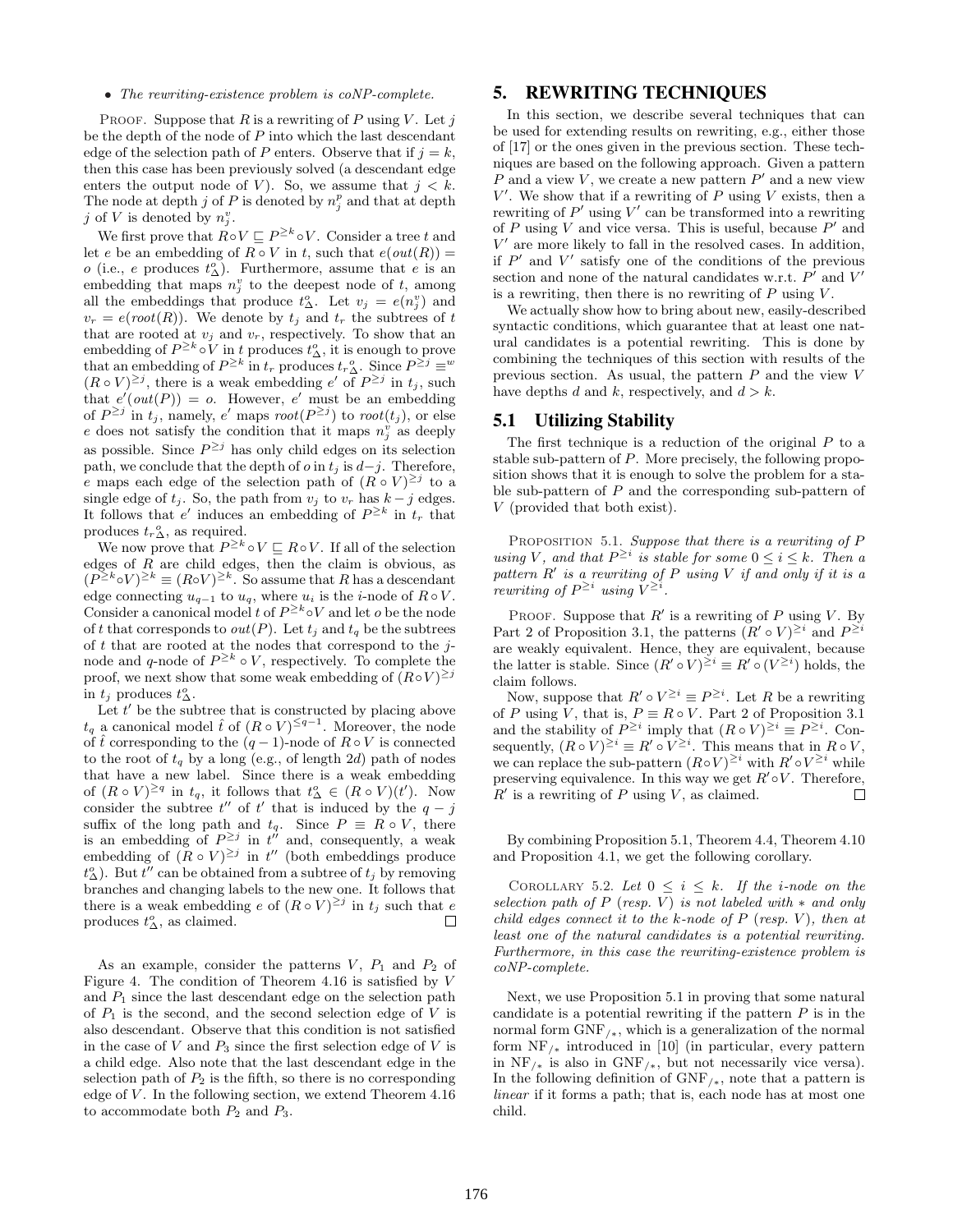Definition 5.3 (Generalized Normal Form-GNF). Consider a pattern Q of depth d. We say that Q is in  $GNF_{\perp *}$ if for all  $1 \leq i \leq d$ , at least one of the following holds.

- 1. A child edge enters the i-node of Q.
- 2.  $Q^{\geq i}$  is stable.
- 3.  $Q^{\geq i}$  is linear.

THEOREM 5.4. If P is in  $GNF_{/*}$ , then at least one of the natural candidates is a potential rewriting.

PROOF. Consider the maximal  $1 \leq i \leq k$ , such that  $P^{\geq i}$ is stable; if there is no such i, then let  $i = 0$ . If  $i = k$ , then the claim follows immediately from Theorem 4.3. So, we assume that  $i < k$ . If the selection path of P has only child edges between the  $i$ -node and the  $k$ -node, then Proposition 5.1 and Theorem 4.4 imply the claim. It remains to deal with the case that for some  $i < j \leq k$ , a descendant edge enters the j-node of  $P$ . We consider the smallest j that has this property. By Proposition 4.1, the maximality of i implies that ∗ is the only label that appears on the path from the  $j$ -node to the  $k$ -node. By the definition of  $GNF_{\ell^*}$  and the properties of i and j, we get that  $P^{\geq j}$  is linear. Consequently, applying the following transformation to  $P$  produces an equivalent pattern  $P'$ . We replace all the descendant edges between the  $(j - 1)$ -node and the k-node with child edges, and relax the outgoing edge of the k-node (namely, it becomes a descendent edge). Note that the knode has a single outgoing edge, because  $P^{\geq j}$  is linear. This transformation preserves also the equivalence of  $P^{\geq i}$  and  $P^{\prime \geq i}$ . Hence,  $P^{\prime \geq i}$  is stable. In addition, the selection path of  $P^{\prime \geq i}$  has only child edges. Thus, the claim is proven by Proposition 5.1, Theorem 4.4, the equivalence of  $P$  and  $P'$ , and the fact that the natural candidate  $P^{\prime \geq k}$  of P' is the same as the natural candidate  $P_{\rm r//}^{\geq k}$  of P.

#### 5.2 Ignoring All-But-Last Descendant Edges

Thus far we have dealt with descendant edges on the selection path of V if one of those either enters the output node of V or corresponds to the last descendent edge on the selection path of  $P$ . In this section, we show how to ignore the part of  $V$  (and the corresponding part of  $P$ ) above the last descendant edge on the selection path of  $V$ . First, we give a few definitions.

Consider a pattern Q. The depth of a selection edge  $(m, n)$ of  $Q$  is the same as that of n. Now, let  $l$  be a label. We construct the pattern  $l//Q$  by creating a new root r that is labeled with  $l$ , and connecting  $r$  to the root of  $Q$  with a descendant edge. The following proposition is quite straightforward.

PROPOSITION 5.5. Let  $P_1$  and  $P_2$  be two patterns such that  $P_1 \equiv^w P_2$ . Then  $l // P_1 \equiv l // P_2$  for all  $l \in \Sigma \cup \{*\}.$ 

Using Proposition 5.5, the following is shown.

PROPOSITION 5.6. Let  $i$  be the maximal depth of a descendant edge on the selection path of  $V$ . Then:

- 1. If  $R$  is a rewriting of  $P$  using  $V$ , then  $R$  is a rewriting of \*// $P^{\geq i}$  using \*// $V^{\geq i}$ .
- 2. If R' is a rewriting of  $\sqrt[p]{P^{\geq i}}$  using  $\sqrt[p]{V^{\geq i}}$ , then R' is a potential rewriting w.r.t.  $P$  and  $V$  (i.e., it is a rewriting if there is one).

PROOF. (Proof of 1.) From  $R \circ V \equiv P$  and Proposition 3.1(2) we get  $(R \circ V)^{\geq i} \equiv w P^{\geq i}$ . Since  $(R \circ V)^{\geq i}$  is the same as  $R \circ V^{\geq i}$ , we get  $R \circ V^{\geq i} \equiv w P^{\geq i}$ . Now from Proposition 5.5 we know that  $\sqrt{(R \circ V^{\geq i})} \equiv \sqrt{(P^{\geq i})}$ . Note that the left part of this equivalence is the same as  $R \circ (*//V^{\geq i})$ . Therefore, we get that R is a rewriting of  $\sqrt[p]{P^{\geq i}}$  using  $*//V^{\geq i}$ .

(Proof of 2.) Since R' is a rewriting of  $\sqrt[p]{P^{\geq i}}$  using \*// $V^{\geq i}$ , then  $R' \circ (*//V^{\geq i}) \equiv *//P^{\geq i}$ . Note that  $R' \circ$  $(\ast//V^{\geq i})$  can be written as  $\ast//(R' \circ V^{\geq i})$ . Therefore, we conclude that  $*/((R' \circ V^{\geq i}) \equiv *//P^{\geq i}$ . Applying Proposition 3.1(2) to this equivalence we get

$$
(R' \circ V^{\geq i}) \equiv^w P^{\geq i}.
$$
 (6)

Since the edge that enters the  $i$ -th node of  $V$  is a descendant edge, V can be written as  $V^{\leq i} \stackrel{i-1}{\Longrightarrow} V^{\geq i}$ . Combining this with  $R \circ V \equiv P$ , we get  $R \circ (V^{\leq i} \stackrel{i-1}{\Longrightarrow} V^{\geq i}) \equiv P$ . It is, however, easy to see that the left part of the equivalence is identical to  $V^{\leq i} \stackrel{i-1}{\Longrightarrow} (R \circ V^{\geq i})$ ; hence

$$
V^{< i} \stackrel{i-1}{\Longrightarrow} (R \circ V^{\geq i}) \equiv P. \tag{7}
$$

Now, by applying Proposition 3.1(2) to (7) we get  $(V^{\leq i} \stackrel{i-1}{\Longrightarrow})$  $(R \circ V^{\geq i})^{\geq i} \equiv w P^{\geq i}$  and because the left part of this weak equivalence is identical to  $R \circ V^{\geq i}$ , we get

$$
R \circ V^{\geq i} \equiv^w P^{\geq i}.\tag{8}
$$

Because of (8) and by using Proposition 3.2, we can replace  $R \circ V^{\geq i}$  by  $P^{\geq i}$  in the left side of (7) and obtain the equivalent pattern  $V^{\leq i} \stackrel{i-1}{\Longrightarrow} P^{\geq i}$ . Therefore, (7) becomes:

$$
V^{< i} \stackrel{i-1}{\Longrightarrow} P^{\geq i} \equiv P. \tag{9}
$$

Because of (6), by applying Proposition 3.2 on (9) we can replace  $P^{\geq i}$  by  $R' \circ V^{\geq i}$  obtaining the equivalent pattern

$$
V^{&i} \stackrel{i-1}{\Longrightarrow} (R' \circ V^{\geq i}) \equiv P. \tag{10}
$$

Since  $V^{\leq i} \stackrel{i-1}{\Longrightarrow} (R' \circ V^{\geq i})$  can be rewritten as  $R' \circ (V^{\leq i} \stackrel{i-1}{\Longrightarrow})$  $V^{\geq i}$  or equivalently as  $R' \circ V$ , we derive  $R' \circ V \equiv P$ . □

Proposition 5.6 and Theorem 4.16 immediately imply the following extension of the latter.

Corollary 5.7. If the deepest descendant edge on the selection path of  $V$  is at least as deep as the deepest descendant edge on the selection path of P, then  $P^{\geq k}$  is a potential rewriting. Furthermore, in this case the rewriting-existence problem is coNP-complete.

As an example,  $V$  and  $P_3$  (but not  $P_2$ ) of Figure 4 satisfy the conditions of Corollary 5.7. Consequently,  $P_3^{\geq 3}$  is a potential rewriting.

# 5.3 Pattern Extension and Output Lifting

Consider a pattern  $Q$  and let  $l$  be a label. The *l*-extension of Q, denoted by  $Q^{+l}$ , is obtained by adding new nodes that are connected by child edges as follows. We add a child labeled with l to  $out(Q)$ , and a child labeled with  $*$  to each leaf of  $Q$ ; if  $out(Q)$  is a leaf, it only gets the child labeled with *l*. For example, see the patterns  $V, P_2, V^{+*}$  and  $P_2^{+\mu}$ of Figure 4. Now, suppose that the depth of  $Q$  is  $h$ . For  $0 \leq j \leq h$ , the pattern  $Q^{j\rightarrow}$  is the same as Q, except that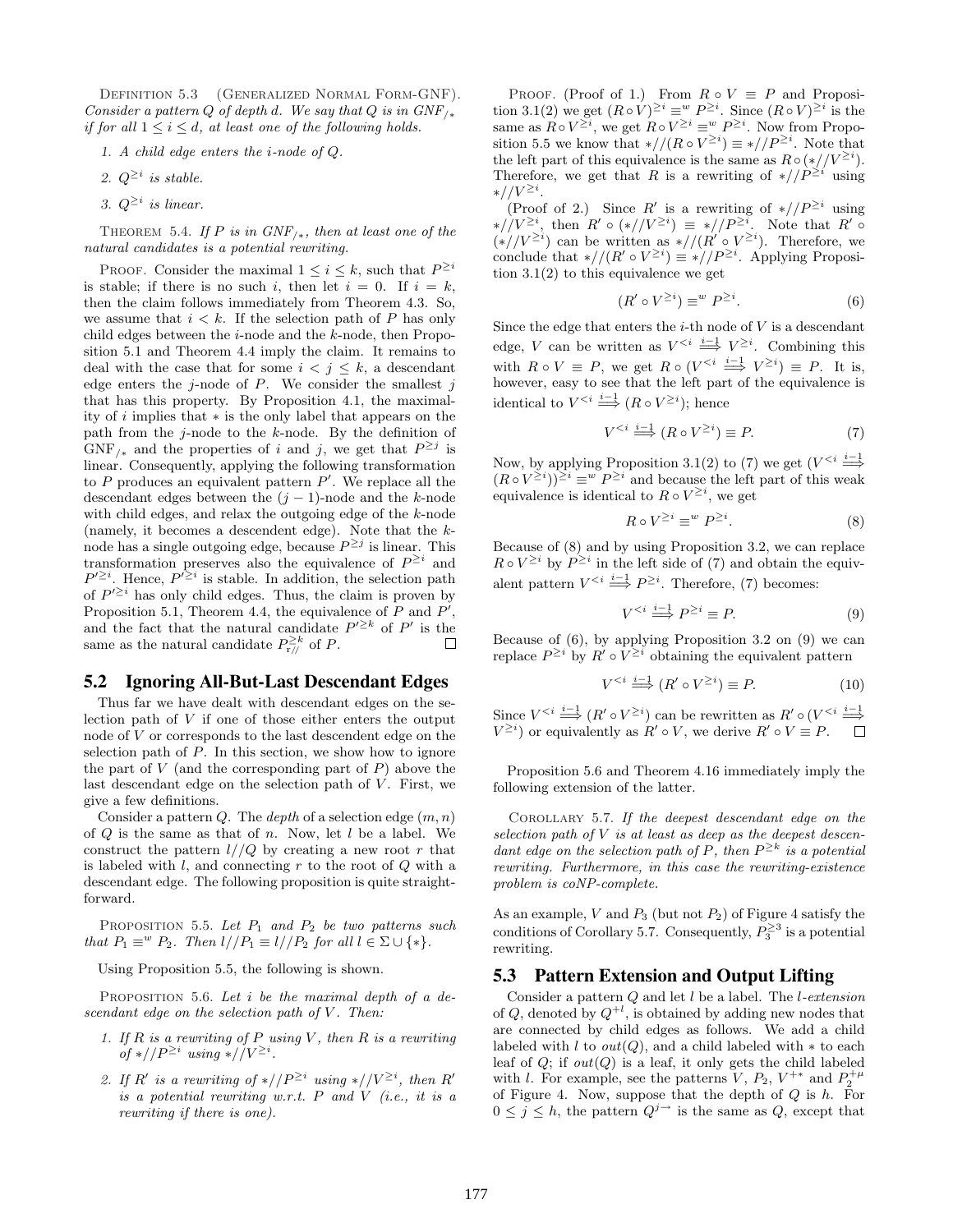

Figure 4: Correlation, label extension and output lifting

the output node is the  $j$ -node (instead of the  $h$ -node). For example,  $Q^{h\rightarrow}$  is Q itself, and in  $Q^{(h-1)\rightarrow}$  the output node is the parent of  $out(Q)$ . As another example, see the pattern  $(P_2^{+ \mu})^{4 \to}$  of Figure 4. In the remainder of this section, we assume that  $\mu$  is a label that appears in none of the patterns at hand; in particular, in neither  $P$  nor  $V$ . The following proposition is rather straightforward.

PROPOSITION 5.8. Let  $P_1$  and  $P_2$  be two patterns. Then,  $P_1 \equiv P_2$  if and only if  $P_1^{+\mu} \equiv P_2^{+\mu}$ .

We now consider the following transformation that is applicable if for some  $k \leq j \leq d$ , the j-node of P has a non-∗ label. If so, we first extend P and V with the labels  $\mu$  and  $*$ , respectively, and then define the j-node as the new output node. Thus, we actually generate a new pattern  $P' = (P^{+\mu})^{j \to}$  and a new view  $V' = V^{+\ast}$ . The next theorem shows that this transformation preserves existence (and nonexistence) of rewritings. Moreover, it shows that a rewriting  $R$  of  $P$  using  $V$  can be easily obtained from the one found for  $P'$  and  $V'$ .

THEOREM 5.9. Let  $P$ ,  $V$  and  $R$  be patterns. Suppose that for some  $k \leq j \leq d$ , the label of the j-node of P is not ∗. Then,  $R$  is a rewriting of  $P$  using  $V$  if and only if  $(R^{+\mu})^{(j-k)\to}$  is a rewriting of  $(P^{+\mu})^{j\to}$  using  $V^{+\ast}$ .

PROOF. Let  $R' = (R^{+\mu})^{(j-k)\to}, P' = (P^{+\mu})^{j\to}$  and  $V' =$  $V^{+*}$ . We start with the "only if" direction. We assume that  $R$  is a rewriting of  $P$  using  $V$  and we need to prove that  $R' \circ V' \equiv P'$ . We first prove that  $R' \circ V' \sqsubseteq P'$ . Consider a canonical model  $t'$  of  $R' \circ V'$ . Let t be obtained from  $t'$  by pruning the leaves. Clearly, t is a canonical model of  $R \circ V$ . We denote by  $v_i$  the node of t that corresponds to the inode of  $R \circ V$ ; in particular,  $v_d$  corresponds to  $out(R)$ . The equivalence  $R \circ V \equiv P$  implies that there is an embedding e of P in t that maps out(P) to  $v_d$ . By Part 3 of Proposition 3.1,  $R \circ V$  and P have the same number of nodes with non-\* labels on their selection paths. Therefore, the embedding e must map the *j*-node of P to  $v_i$  (recall that the *j*-node has a non- $*$  label). Thus, we can extend  $e$  to an embedding  $e'$ of P' in t', such that e' maps the j-node to  $v_j$ , as required. The proof for the other direction,  $P' \sqsubseteq R' \circ V'$ , is similar.

We now prove the "if" direction. For that, we assume that  $R'$  is a rewriting of  $P'$  using  $V'$  and we need to show that

 $R \circ V \equiv P$ . We first prove that  $R \circ V \sqsubseteq P$ . Consider a canonical model t of  $R \circ V$ , and let  $o_r$  and  $o_v$  be the nodes of t that correspond to  $out(R)$  and  $out(V)$ , respectively. Let t' be obtained from t by adding a child with the label  $\perp$  to  $o_v$ and to each leaf (other than  $o_r$ ), and a child with the label  $\mu$ to  $o_r$ . Then t' is a canonical model of  $R' \circ V'$ . Consequently, there is an embedding  $e'$  of  $P'$  in  $t'$ . The embedding  $e'$  must map  $out(P)$  to  $o_r$ , because  $o_r$  is the only node having a child labeled with  $\mu$ . The embedding e' induces a mapping e of P in t, such that e produces  $t_{\Delta}^{o_r}$ . The proof of  $P \sqsubseteq R \circ V$  is similar.

Theorem 5.9 shows that if a label of  $\Sigma$  appears on the selection path of  $P$  between depth  $k$  and depth  $d$ , then the following can be done. In order to find a rewriting of  $P$  using V (or deciding that none exists), it is sufficient to look for a rewriting  $R^{'}$  of  $(P^{+\mu})^{j\rightarrow}$  using  $V^{+\ast}$ , such that  $R'$  has the form  $(R^{+\mu})^{(j-k)}$  for some pattern R. If such R' is found, then the pattern  $R$  is a rewriting of  $P$  using  $V$ . The next proposition shows that  $R$  is a natural candidate if and only if  $(R^{+\mu})^{(j-k)}$  is so. The proof is rather straightforward and therefore omitted.

PROPOSITION 5.10. Let  $P$ ,  $V$  and  $R$  be patterns and suppose that for some  $k \leq j \leq d$ , the j-node of P has a non-\* label. Then,  $R$  is a natural candidate w.r.t.  $P$  and  $V$  if and only if  $(R^{+\mu})^{(j-k)} \rightarrow$  is a natural candidate w.r.t.  $(P^{+\mu})^{j\rightarrow}$ and  $V^{+*}$ .

From Theorem 5.9 and Proposition 5.10, we conclude the following corollary.

COROLLARY 5.11. Let  $P$  and  $V$  be patterns and suppose that for some  $k \leq j \leq d$ , the j-node of P has a non- $*$  label. Then the following hold.

- There is a rewriting of  $P$  using  $V$  if and only if there is a rewriting of  $(P^{+\mu})^{j \to}$  using  $V^{+\ast}$ .
- $(P^{+\mu})^{j \to}$  and  $V^{+\ast}$  have a rewriting among the natural candidates if and only if so do P and V .

From Corollary 5.11, we conclude that the technique of this section is useful not just for finding a rewriting  $R$ , but also to prove that the natural candidates w.r.t. P and V